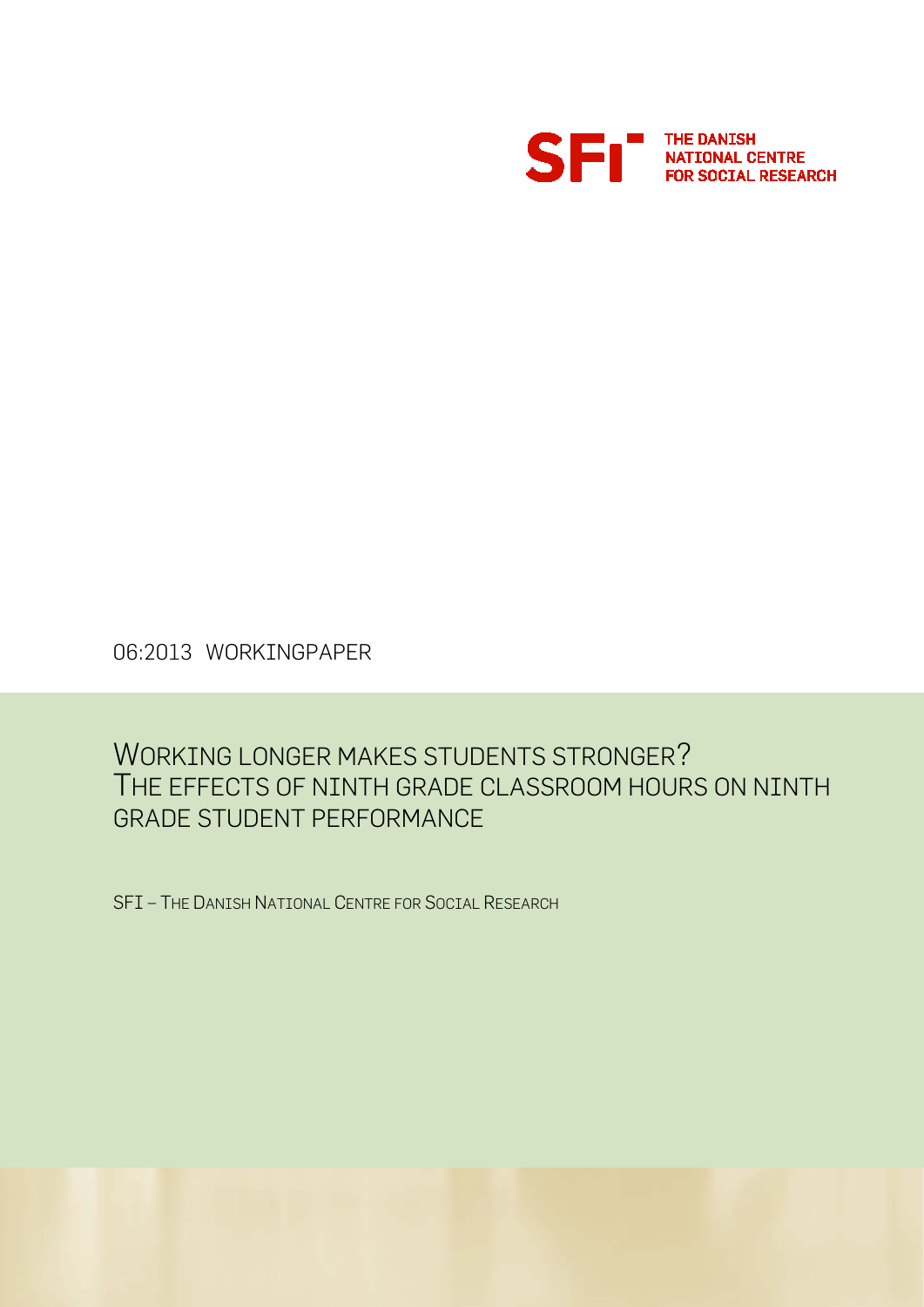# WORKING LONGER MAKES STUDENTS STRONGER? THE EFFECTS OF NINTH GRADE CLASSROOM HOURS ON NINTH GRADE STUDENT PERFORMANCE

Vibeke Myrup Jensen

THE DANISH NATIONAL CENTRE FOR SOCIAL RESEARCH, COPENHAGEN, DENMARK;

Working Paper 06:2013

The Working Paper Series of The Danish National Centre for Social Research contain interim results of research and preparatory studies. The Working Paper Series provide a basis for professional discussion as part of the research process. Readers should note that results and interpretations in the final report or article may differ from the present Working Paper. All rights reserved. Short sections of text, not to exceed two paragraphs, may be quoted without explicit permission provided that full credit, including ©-notice, is given to the source.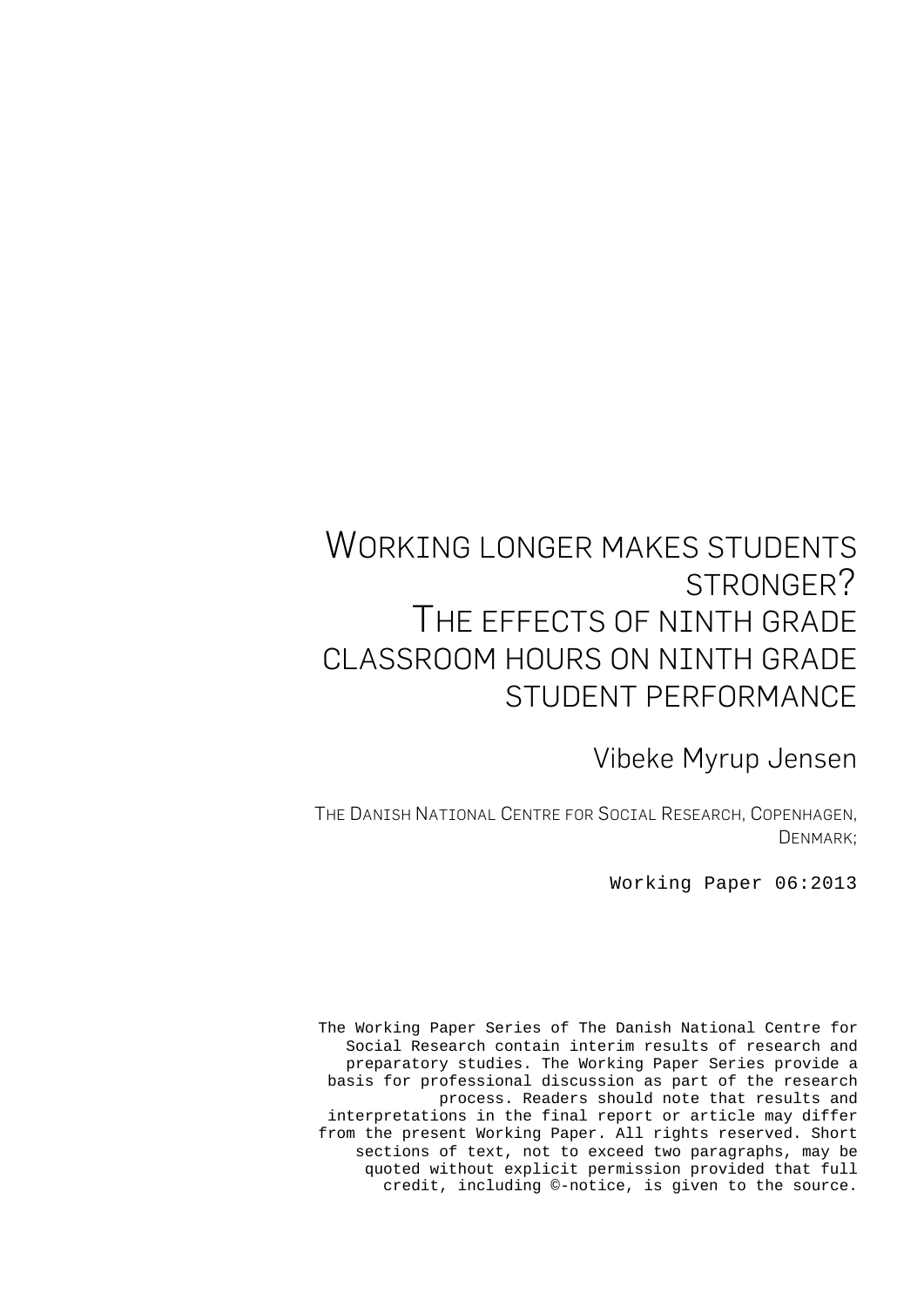#### **Working longer makes students stronger?**

## **The effects of ninth grade classroom hours on ninth grade student performance**

Vibeke Myrup Jensen[†](#page-2-0)

The Danish National Centre for Social Research, Copenhagen, Denmark

*Abstract:* Despite much discussion on the role of education policy on school and student performance, we know little about the effects of school spending at the margin on student cognitive achievement beyond the effects of class size. Thus this paper examines the effects of annual ninth grade classroom hours in literacy and maths on ninth grade (aged 16) student performance in writing and maths, respectively. Using population data for Denmark in 2003-2006, I exploit unique policy-induced variation in classroom hours. On average, the reform changed classroom hours by 2.2-3.3% in literacy and maths, with an impact on student achievement. For literacy I find no significant effects of classroom hours, but for maths I find stronger effects. One additional hour per year increases the maths score by 0.21% of a standard deviation.

Keywords: cognitive achievement; school resources; natural experiment

Subject classification codes: C14 I21 I28

 $\overline{a}$ 

*Acknowledgements:* The author acknowledges financial support by the Danish Agency for Science, Technology and Innovation through grant number 09- 065167. I thank Paul Bingley, Sandra Black, Benjamin Durbin, Nabanita Datta Gupta, Eskil Heinesen, Steven Jenkins, participants of Strategic Research Council Workshop at SFI 2008, participants of the IWAEE 2011 conference, participants of the IWAEE 2012 and two anonymous referees for helpful comments. I also thank Natalie Reid for excellent writing assistance.

<span id="page-2-0"></span><sup>&</sup>lt;sup>†</sup>Contact information: [vmj@sfi.dk.](mailto:vmj@sfi.dk) Herluf Trollesgade 11, 1052 Copenhagen.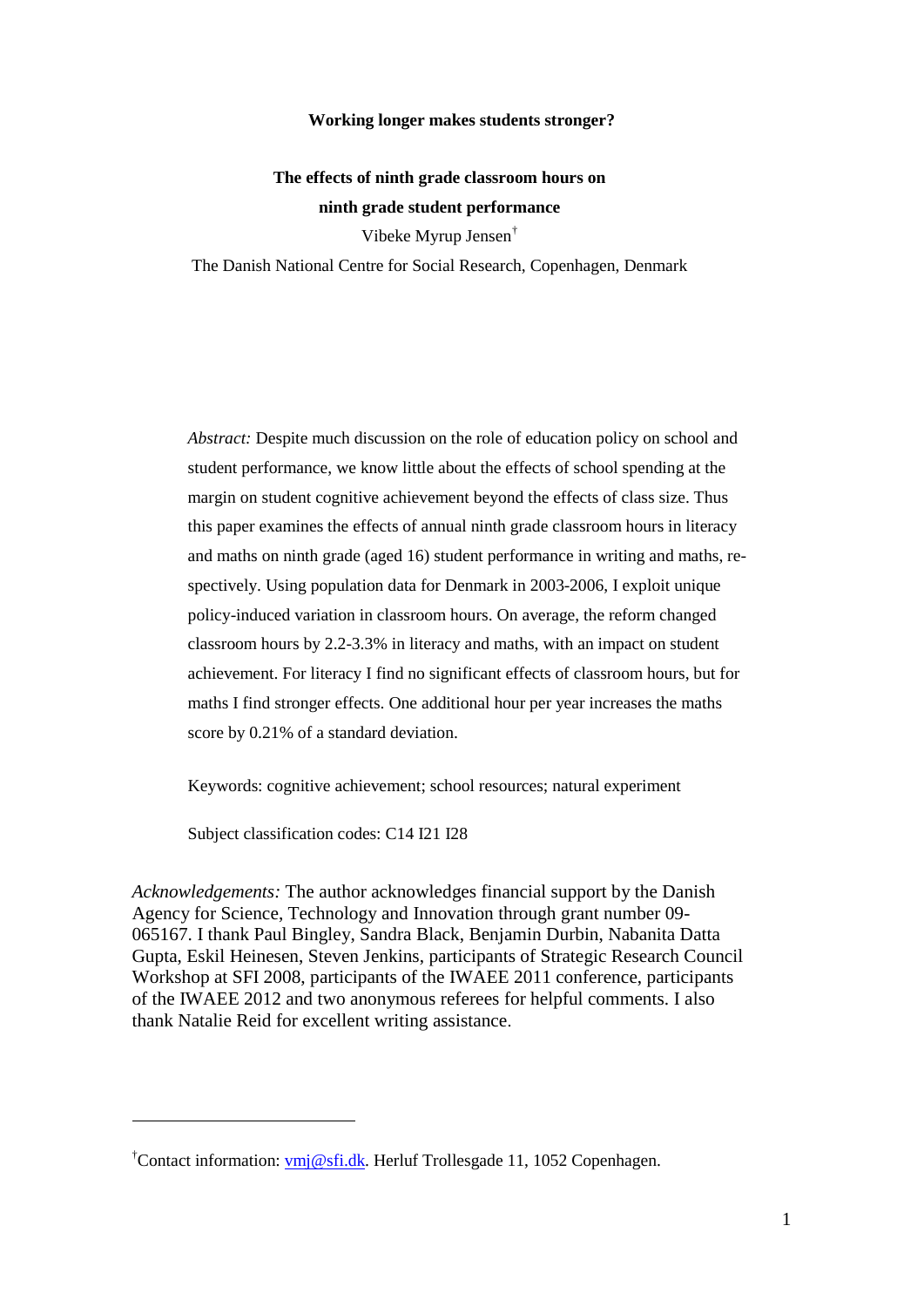#### **Introduction**

Despite much discussion amongst researchers and policy-makers about the role of educational policies on student performance, little consensus exists as to what policy is most cost-effective. Whilst a number of papers focus on the role of class size (e.g. Fredriksson et al. 2012, Krueger 1999) or teacher quality (e.g. Hanushek and Rivkin 2006; Leigh 2010), only recently has there been an interest in the role of time spent in school. Nonetheless, the effectiveness of time spent in school is of compelling interest for policy-makers, because changes to time spent in school are easy to implement.

Some papers in this literature focus on the effect of student-teacher ratio or of school year length (e.g. Hansen and Lang 2011, Lavy 1999, Pischke 2007). However, whilst both are useful measures of school resources, they are indirect measures of actual time spent in school. Other papers focus directly on the effect of instructional time. Exploiting variation from a school-policy experiment, Lavy (2012) for example finds positive effects of subject-specific instructional time on maths and English test scores in Israeli elementary schools, and Bellei (2009) finds positive effects of increased instructional time in Chilean high schools on maths and language test scores.

This paper contributes to this growing literature on instructional time by focusing on policy-induced changes in subject-specific classroom hours on student performance at age 16. To estimate policy-induced changes in classroom hours, I exploit a natural experiment in Denmark. Prior to 2003, only few national regulations governed classroom hour administration. Thus local school authorities had different priorities between subjects and thus implemented a different number of hours in, for example, maths for ninth grade. In 2003 the Danish government implemented a classroom hour reform (hereafter 'CHR') that to a larger extent fixed the annual number of classroom hours for teaching ninth grade maths, amongst others.

The Danish municipalities are the local school authorities. As different municipalities had different levels of, for example, maths hours before the reform, the municipalities experi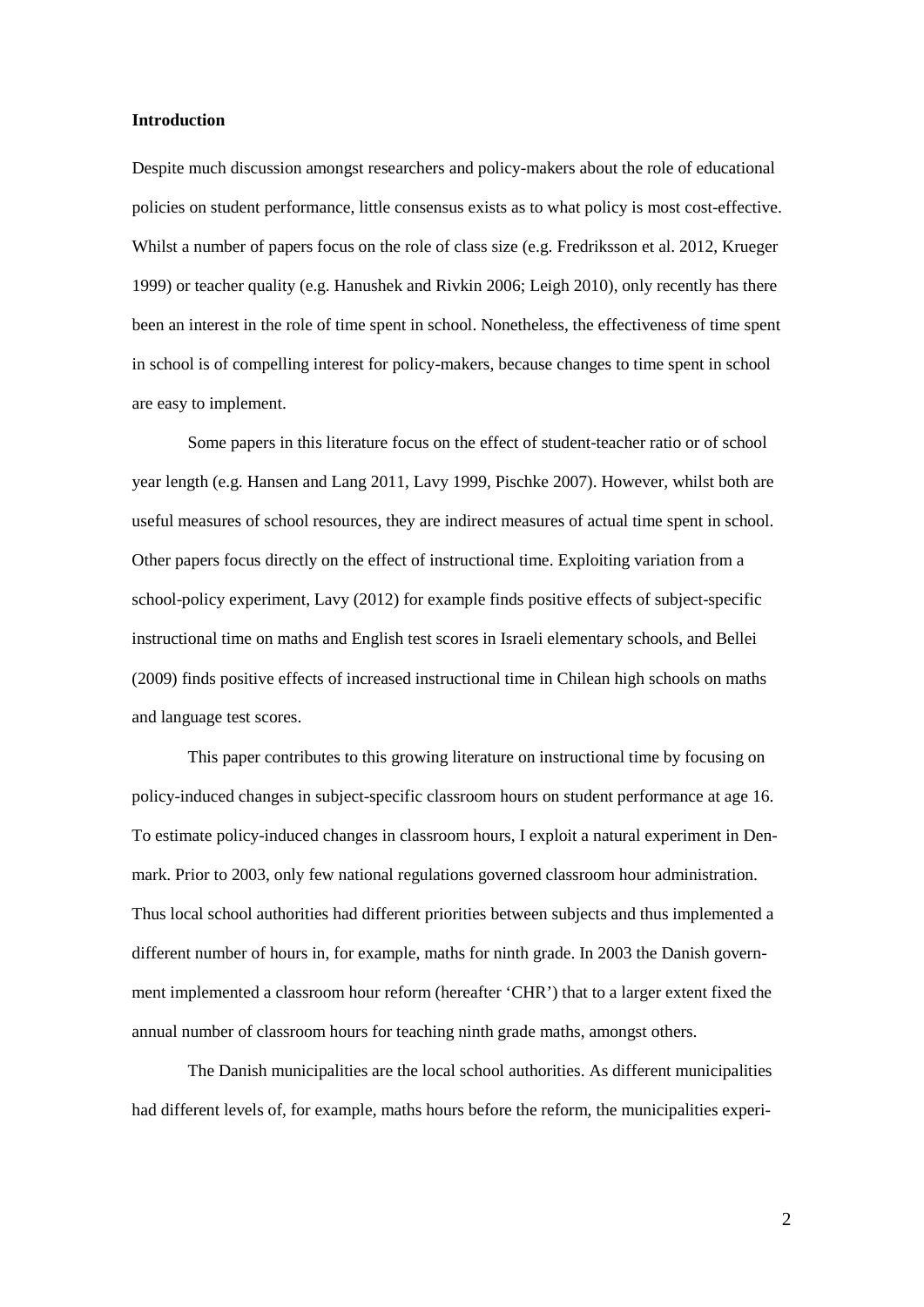enced different intensities of treatment. I exploit this difference to estimate the effects of the policy-induced changes in ninth grade maths and literacy hours on student performance.

The Danish institutional setting is ideally suited for exploiting such a natural experiment. First, selection into treatment is not an issue, as the reform was implemented in June 2003 and in full operation by the new school year starting August 2003. Therefore, parents had no time to react to the classroom hour changes at their local school. In addition, as this paper shows, the reform narrowed the gap in classroom hours between schools, so that a move to another public school would have had little effect on the amount of classroom hours that children received. Second, no recall bias exists in the data, as I use administrative data where enrolment and classroom hours link directly to student performance and background information.

To the extent that only the CHR affected the change in annual classroom hours, I find that the marginal changes in ninth grade classroom hours induced by the reform matter significantly for student performance in maths.

#### **Background and conceptual framework**

#### *The classroom hour reform*

Primary school in Denmark consists of nine grades. Following national discussions about improving skill formation in a heterogeneous student body, the Danish Ministry of Education (DME) amended the Primary School Act in June  $2003<sup>1</sup>$  $2003<sup>1</sup>$  $2003<sup>1</sup>$ . The Act included three main changes to classroom hour planning for public schools. First, the fixed number of school days changed to a fixed number of classroom hours per year. Second, a daily classroom maximum and a weekly classroom hour minimum moved to subject-group (i.e. the natural sciences) and cohort-specific classroom hour minima. Third, the classroom hour minima increased nationwide by 4%.

Before the reform, the DME provided a list of mandatory subjects and minimum schooling requirements for each grade. Web Appendix Table A1 outlines these requirements. The X's in the table define the required subjects per grade, and the bottom three rows define per grade the daily minimum number of classroom hours and the weekly maximum number of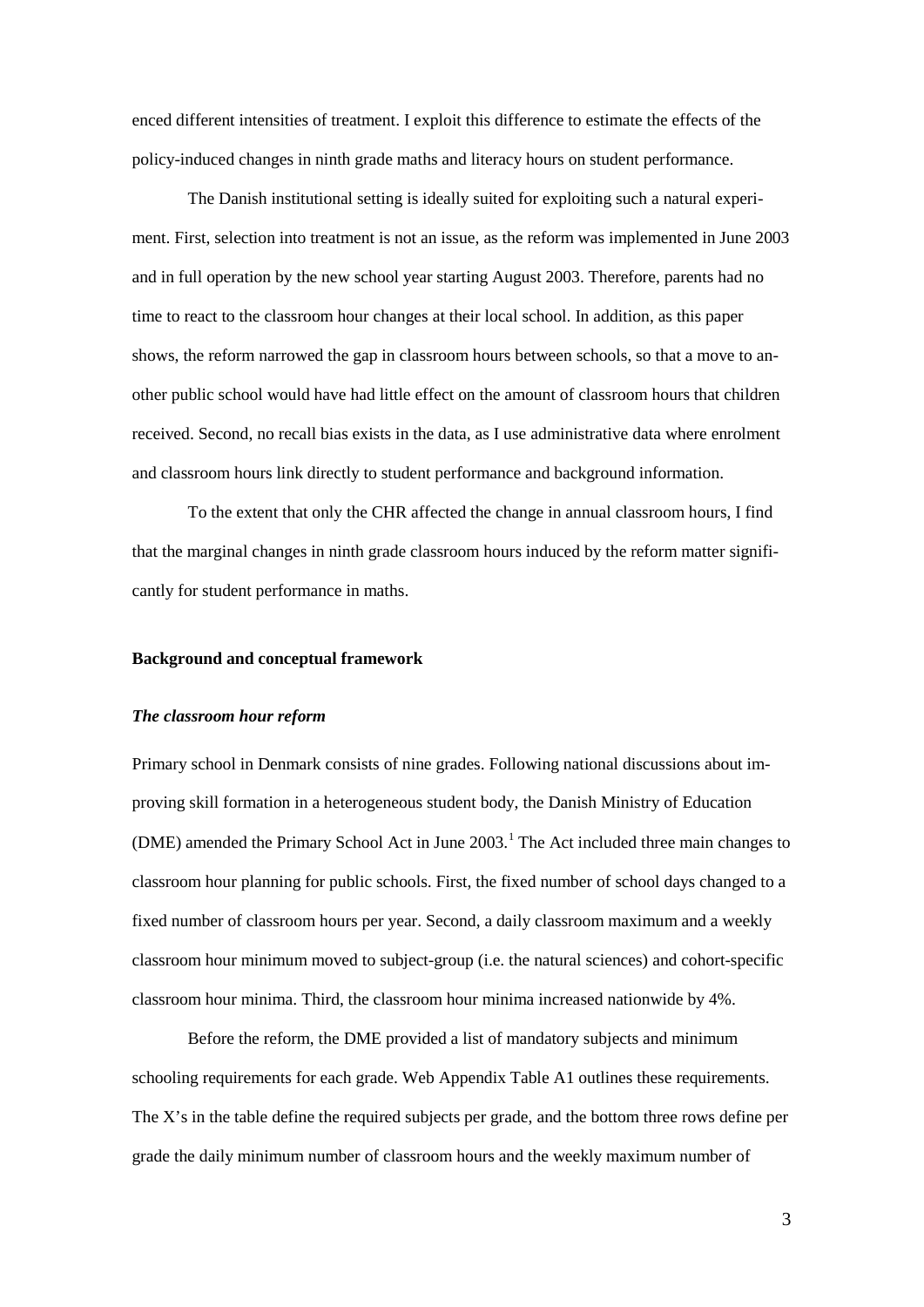classroom hours and school days per year. For example, ninth grade students studied literacy, English, German or French, religion, social sciences, maths, physics and chemistry (along with some 'practical' subjects). They had a total of 200 days of schooling per year, a minimum of 28 hours per week, and a maximum of eight hours per day (Ministry of Education 1993).

(Table 1 about here).

Table 1 outlines classroom hours after the reform, showing that subjects and grades now divide into categories. The grades fall into three categories (e.g. grades seven through nine comprise one category), and the subjects fall into three categories: the humanities, the natural sciences and the practical subjects (e.g. cooking and nutrition). For each of these groups the DME lists a classroom hour minimum. For example students entering the seventh grade need 790 classroom hours in the natural sciences before the end of ninth grade (Ministry of Education 2003).

The CHR decreased flexibility in classroom planning. Before the reform, each subject was not directly connected to a classroom hour minimum. Instead, as long as the school authorities provided schooling within the daily and weekly limits, they could e.g. make a trade-off between the number of classroom hours per student and the class size or prioritize one subject over another. In contrast, the CHR increased the fixed number of classroom hours per student regardless of class size or other such criteria.

To ease the implementation of the CHR, the DME gave an example of how classroom hours could be distributed across grades and subjects according to the new rules (web appendix table A2). Because the DME recommended that municipalities implement more than merely the minimum number of classroom hours, the total number of classroom hours in this example is about 6% higher than the minimum requirements. For example, for the ninth grade the DME suggests 180 annual hours in literacy and 120 hours in maths.

(Figure 1 about here).

By graphing the mean number and the variance of classroom hours across school years, Figure 1 illustrates how the reform affected the number of classroom hours in ninth grade maths and literacy.<sup>[2](#page-18-1)</sup> The figure runs from 2002-2006 (grade exit years). Given the policy change of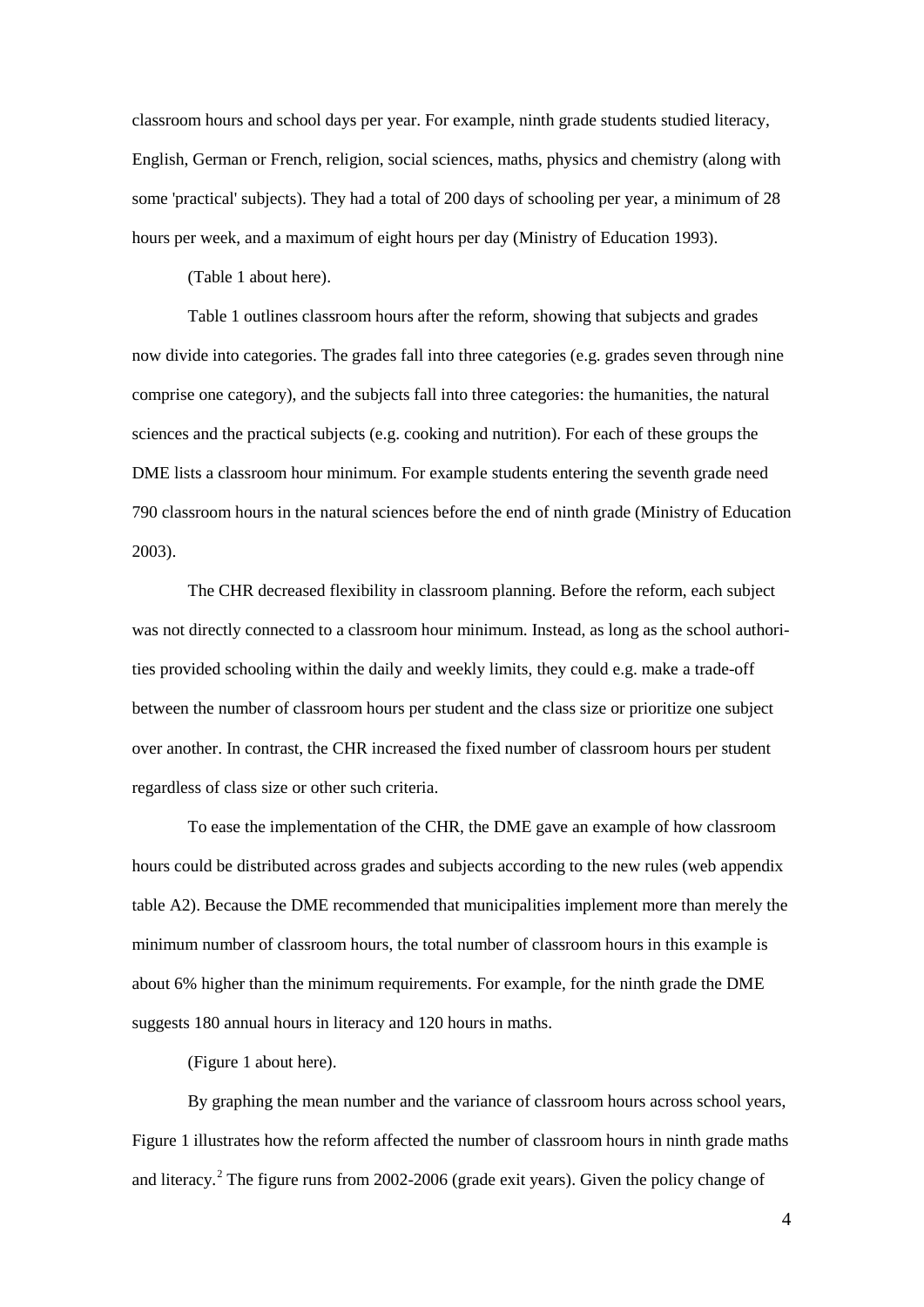June 2003, 2004 is the first post-reform year and marked by a vertical line. Whilst the mean number of classroom hours is almost constant across periods, the standard deviation decreases by 63% in literacy and 57% in maths from the pre- to the post-reform period. Given budget constraints, municipalities reallocated classroom hours in various ways to meet the new classroom hour requirements. For example, one municipality reduced sports lessons in sixth grade to increase literacy hours in ninth grade. When another municipality had fewer classroom hours in seventh though ninth grade maths than the DME's suggested hours, it reduced classroom hours in biology and geography (for all grades) to increase the hours in maths.

#### *Identification strategy*

The year-by-year changes in classroom hours that I observe in the data reflect more than changes in the local authorities' priorities of classroom hours. These changes also reflect several unobserved factors such as compensatory effects of larger classes or yearly changes in teacher quality and student composition. When a correlation exists between the variable of interest and other unobserved factors, this variable is said to be endogenous. Such endogeneity is problematic for the analysis, because we cannot use simple regression methods or correlations to estimate the actual effect of additional classroom hours. Instead, to take this endogeneity into account, I use reform-induced variation in classroom hours to estimate the causal effect on student performance.

For these estimations, I use a difference in differences estimation strategy (DD) with some modifications. In a traditional DD estimation, treated schools are compared to similar untreated schools across time (before and after the policy change) using the following model:

$$
Score_{ismt} = \beta_{0s} + \beta_1 Treated_{mt} * post\_reform_t + \beta_2 Treated_{mt} + \beta_3 T_t
$$
  
+ 
$$
NS_{it}\beta_4 + X_{smt}\beta_5 + R_{smt}\beta_6 + \varepsilon_{ismt},
$$
 (1)

Where *Score*<sub>son</sub> represents academic achievement for individual *i*, in school *s*, in municipality *m*, and time *t*.  $\beta_{0s}$  corresponds to the school-level intercept in a fixed effect model; *Treated*  $_{mt}$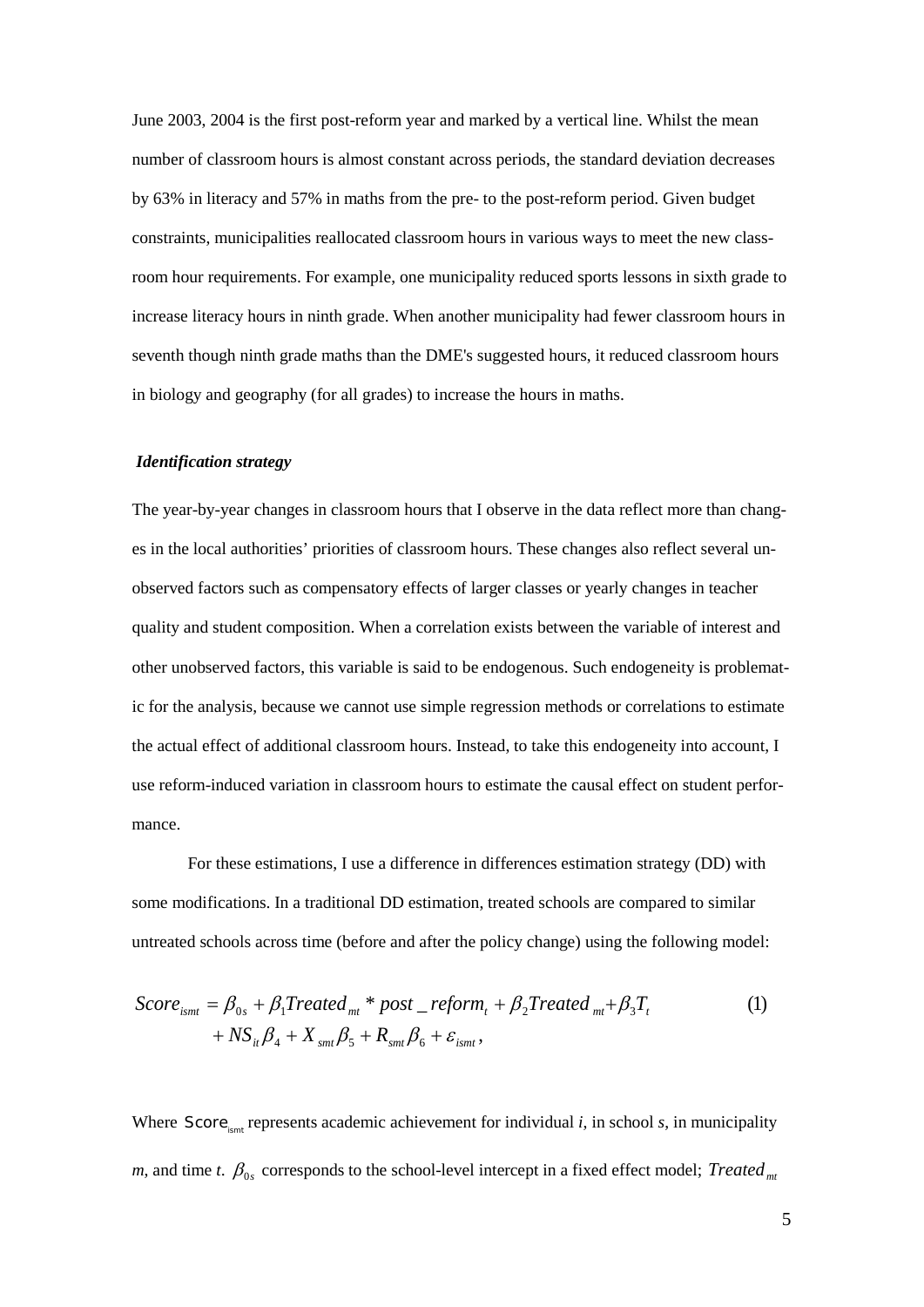represents municipalities that changed their classroom hours and takes the value one if a municipality is treated and zero if a municipality is untreated. The variable *post* \_ *reform*, defines treatment period that equals one in the post-reform periods (2004-2006) and zero in the prereform period (2003). Thus  $\beta_1$  that defines the effect of the interaction term between *Treated*  $_{mt}$  and  $post\_reform_t$ , is the effect of the policy change. Instead of including a dummy for  $post\_reform$ ,  $T_t$  defines the full set of cohort dummies ranging from 2003-2006 to control for a general time trend;  $NS_{it}$  is a vector of individual level non-school inputs (family background and individual characteristics);  $R_{\text{3nd}}$  is a vector of school resources;  $X_{\text{3nd}}$  defines peer quality; and  $\varepsilon_{\text{ismt}}$  is the idiosyncratic error term.<sup>[3](#page-19-0)</sup>

To this DD estimation strategy I make two changes. First, depending on their previous levels of classroom hours, local educational authorities responded differently to the structural changes in the classroom hours. Thus to allow the municipalities to experience differences in intensity of treatment, I redefine the dummy variable for treatment status (*Treated*  $_m$ ) to a continuous treatment: the municipality level classroom hours per year defined by  $Ch_{m}$ . Second, in contrast to the traditional DD estimator, I lack a true comparison group of untreated municipalities. For the parameter of interest –  $Ch_{mt} * post\_reform_t (\beta_1)$  – to define the marginal effect of the CHR beyond any endogenous effects of classroom hours, I must assume that the municipalities act as one another's comparison groups. As I lack a true comparison group of nontreated municipalities, I test this exogeneity assumption in the section on robustness checks.

I use OLS to estimate the effect of the classroom hour reform and cluster the standard errors at the municipality level. These standard errors are similar to a model where the standard errors cluster at the school level. I report results as significant below the 5% level.

#### *Danish compulsory schooling and the CHR*

As the CHR added structure to classroom hour planning for public schools, it constitutes an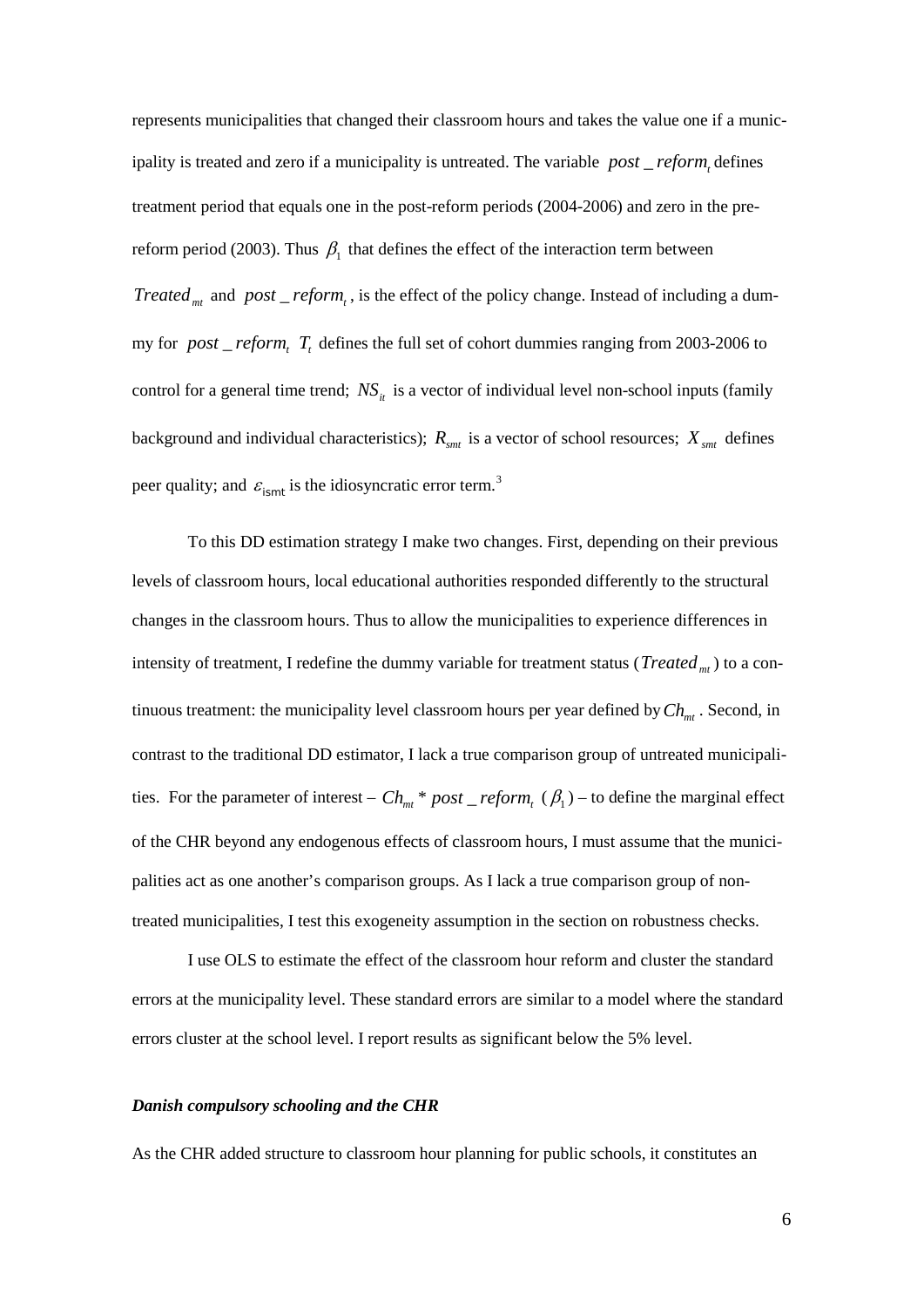exogenous shock in the administration of classroom hours. This section describes compulsory schooling in Denmark and considers potential differences in resource reallocations and selection into treatment resulting from this reform.

In Denmark the administration of schools exists at three different levels: the national, the municipal and the school. At the national level, the government outlines the School Act, which defines a number of rules that the municipalities and schools must follow. The government also outlines several recommendations and provides information about expected proficiency levels at different ages. The municipalities, as the local school authorities, are responsible for school operations including defining the overall school budget within the municipality, defining the overall budget for each school (incl. earmarking money for different purposes), defining the minimum number of classroom hours, defining the maximum number of students per class, or defining resource allocation rules for teaching children with special educational needs. The school itself is responsible for the teaching and the administration of the school budget.

For example, the number of hours for teaching in seventh through ninth grade maths at a given school is defined by the national minimum requirements, the minimum requirements defined by the municipality (which can be higher than the national requirements), other budget allocation rules such as the overall per student budget for teaching, and the schools' final decisions about classroom hour allocation amongst classes and teachers.

The CHR changed the distribution of classroom hours for many municipalities. Nonetheless, at the same time municipalities still had the opportunity to give some schools more money than others, and schools could still reallocate classroom hours according to their current teacher staff and student composition. Because of these types of unobserved factors, which influence the actual number of hours for teaching, I mainly find with the use of school-level classroom hours that the effect on student performance is negative. Hence, as the reform affected only the municipalities directly, I aggregate school-level classroom hours to municipality-level classroom hours to take this unobserved endogeneity into account.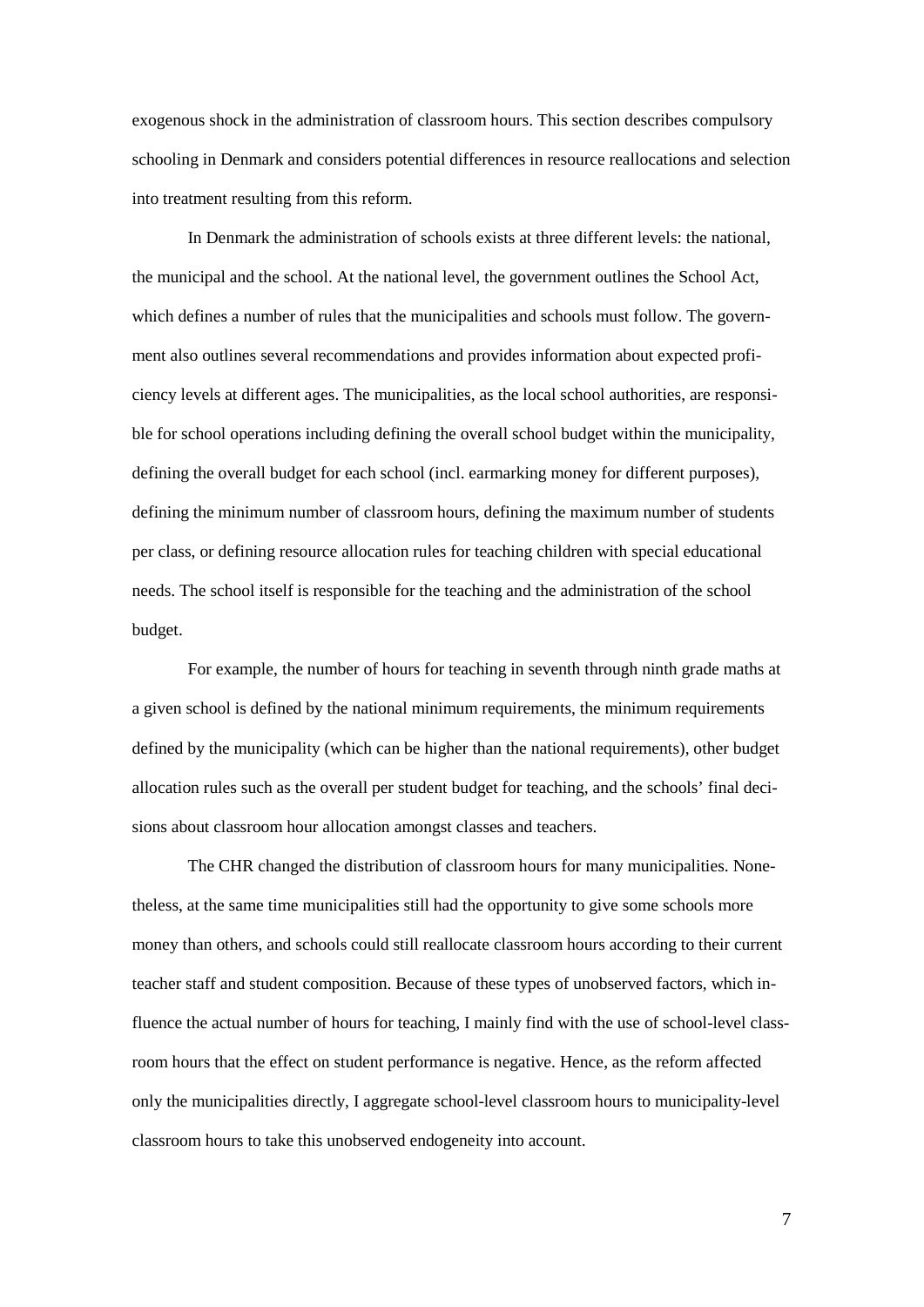Income tax and block grants from the central government cover municipal expenditures to primary schools, day care, elderly care, social transfers (e.g. early retirement) and public administration. Whilst block grants reduce the municipality-level differences in school expenditures, differences in these expenditures nonetheless remain because of different local priorities and varying student bodies.<sup>[4](#page-20-0)</sup>

Supplementary resources through the block grants partially financed the increase in the classroom hour minima. Moreover, as the overall classroom hour minima rose, most municipali-ties reduced expenses to after-school care for the youngest pupils.<sup>[5](#page-20-1)</sup> Generally, as each municipality was responsible for reallocating resources to meet the new requirements, some municipalities likely financed classroom hours by saving money in areas unlikely to affect student performance, e.g. public administration. However, and most importantly, some municipalities likely took the additional expenses from areas affecting school quality, thereby directly affecting student performance. In Web Appendix Table A3, I investigate the effects of the school reform on expenditure per student and class size but find no effects.

In addition to implementing structure to classroom hour planning, the CHR increased the total number of classroom hours (first through ninth grades) by 4%. Changes to schoollevel teacher body (and teacher quality) as a consequence of this increase constitute a possible dilution of the effects of classroom hours. However, in total this increase in classroom hour minima is only equivalent to 33% of one full-time teacher's annual teacher hours. Thus the schools in general were unlikely to hire teachers because of this reform.

Some schools, however, likely experienced increase in classroom hours above the 4%, consequently leading to some changes in the teacher quality. Unfortunately, no grade-specific data on teachers exists in Denmark. Instead, in the section on robustness checks, I investigate whether schools with increased classroom hours have the same (but reversed sign) effects as schools with classroom hour reductions.

School catchment areas define student allocations and minimise differences in a school's student body across time. Nonetheless, free public school choice was implemented in 2005 and this concurrent reform raises a concern about changes to school-level student bodies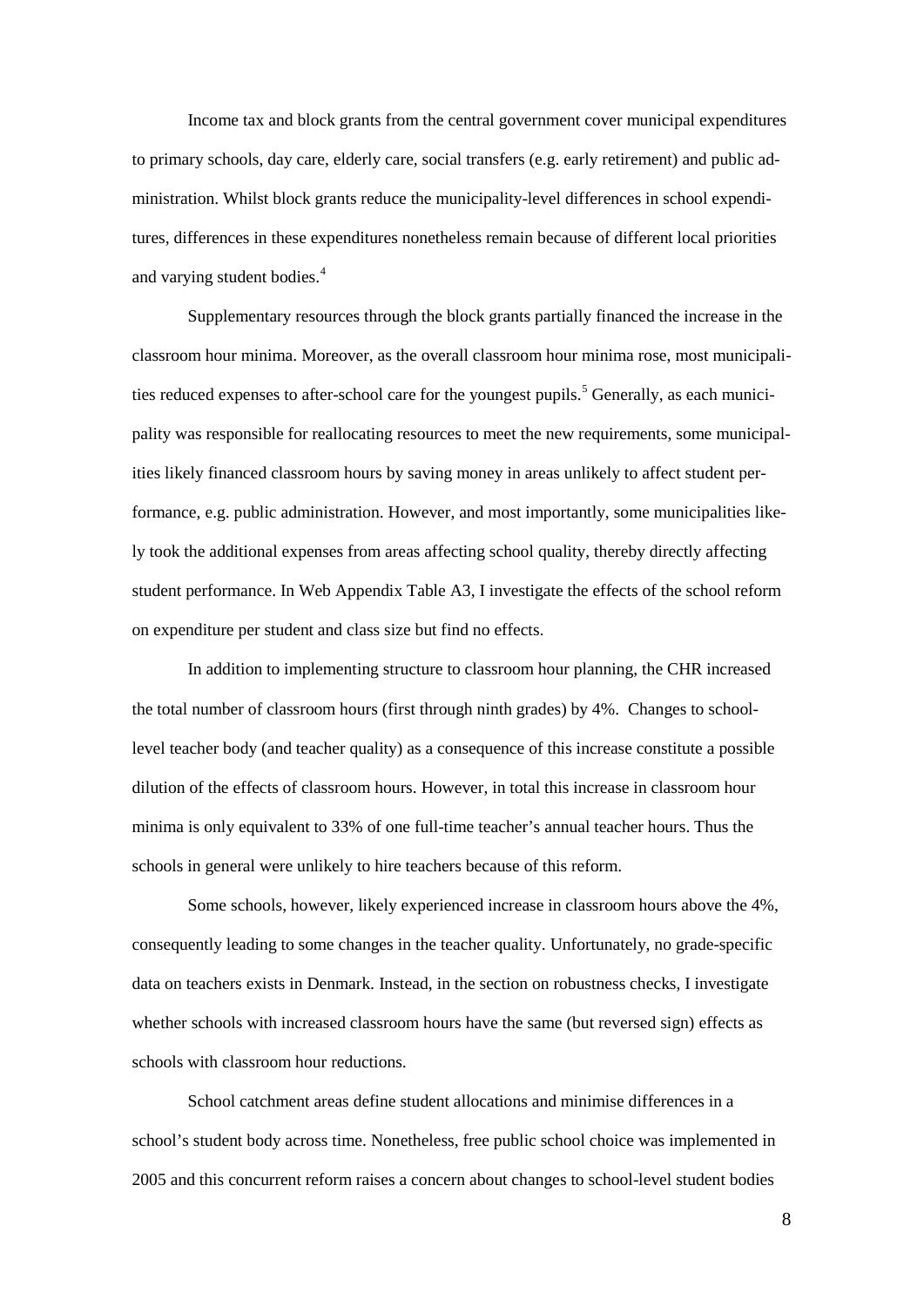between the final two post-reform years. In the main analysis, I therefore estimate the effects of classroom hours averaging across all three post-reform years.

In Denmark, compulsory schooling consists of nine grades attained at public, private or boarding schools. Most students enrol in first grade in August of the year in which they turn seven.<sup>[6](#page-21-0)</sup> Seventy-five per cent attend public schools in ninth grade and about 13% attend private schools and 12% attend boarding schools.

Because the reform affects public schools, a concern is endogenous changes to the student body. Nonetheless, I argue that students moving between public schools have little effect on the results. In November 2002 the government parties settled on the amendment to the 2003 school reform. The law was passed in April 2003 and implemented in June 2003. Therefore, at the earliest, municipalities and schools planned the classroom hours in April 2003. However, as the law was not implemented before June, these changes were not made public before the beginning of the school year (August). Moreover, Figure 1 shows that in the post-reform period only minor differences in classroom hours occur across municipalities. Thus if any parents chose to put their children in another public school, the move resulted in few, if any, effects.

However, parents could also have moved their children to private or boarding schools, especially if the school experienced a dramatic drop in classroom hours. Whilst this type of selection is likely to be less severe in the first post-reform year, using three years of post-reform data increases the risk bias caused by parental selection. I account for parental selection in two ways.

First, instead of just a dummy for the pre- and post-reform period, the model includes cohort dummies to take into account a general time trend. As private and boarding schools are heavily subsidised in Denmark (by 75%), parents face only a minor increase in expenditure by moving their children to such schools.<sup>[7](#page-21-1)</sup> Web Appendix Figure A2 shows ninth grade enrolment by school type during 2002-2006. Whilst showing no discrete jump in enrolment around the reform, the figure shows a negative trend in the number of students attending public school, a positive trend for boarding schools, and a constant level for private schools. I consider these trends by including dummies for each enrolment year in the model.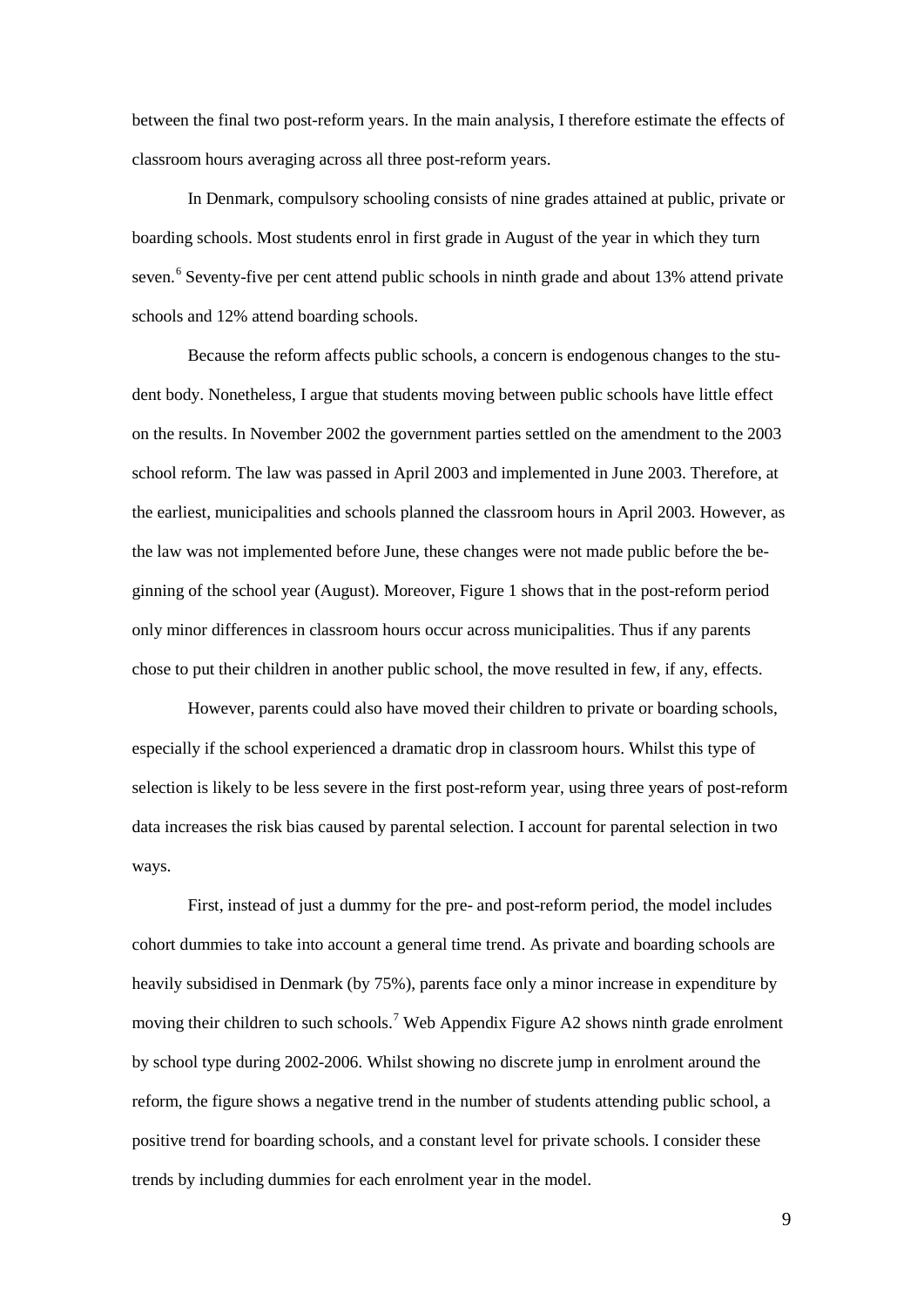Second, the main model uses one pre-reform year and all three post-reform years. As an alternative to this model specification, I estimate the effect of classroom hours on student average performance, using only the pre-reform and the first post-reform years. This estimation provides marginally larger results than using all three post-reform years and indicates that selection is at least not upward biasing the results. $8$ 

#### **Data**

The dataset combines various administrative registers from Statistics Denmark. I use a national sample of all public primary and lower secondary schools during 2003-2006, and unique personal and institution identifiers to match school-level administrative records with individuallevel information on student and parental background.

My original sample consists of 226,449 ninth grade students from 2003-2006. This data includes students observed in the literacy or maths classes at schools providing these tests. From this sample, I first exclude students enrolled at private or boarding schools (26% of the students). Second, I exclude public schools with invalid information on school resources (2.2% of the students). Third, I exclude schools with missing information on classroom hours in literacy (9.2% of the students) or maths (9% of the students). The final sample includes 144,739 students (64%) and 921 schools (58%) for literacy and 144,618 students (64%) and 924 schools (58%) for maths. Conditional on the covariates, student performance in the final samples is uncorrelated with students excluded from these samples.

Outcomes of interest are the achievement scores in literacy and maths from the only national academic achievement test (in ninth grade). As the DME provides written tests (i.e. exogenous to teacher quality), I restrict my outcomes to written tests, despite multiple oral and written testing within each subject. The literacy test is a four-hour essay-writing test (hereafter 'writing test') and the maths test combines a one-hour arithmetic test and a three-hour test including geometry and algebra.

Subject-specific classroom hours in mainly ninth grade but also seventh and eighth grades are the explanatory variables. For each grade and each subject, every year in September,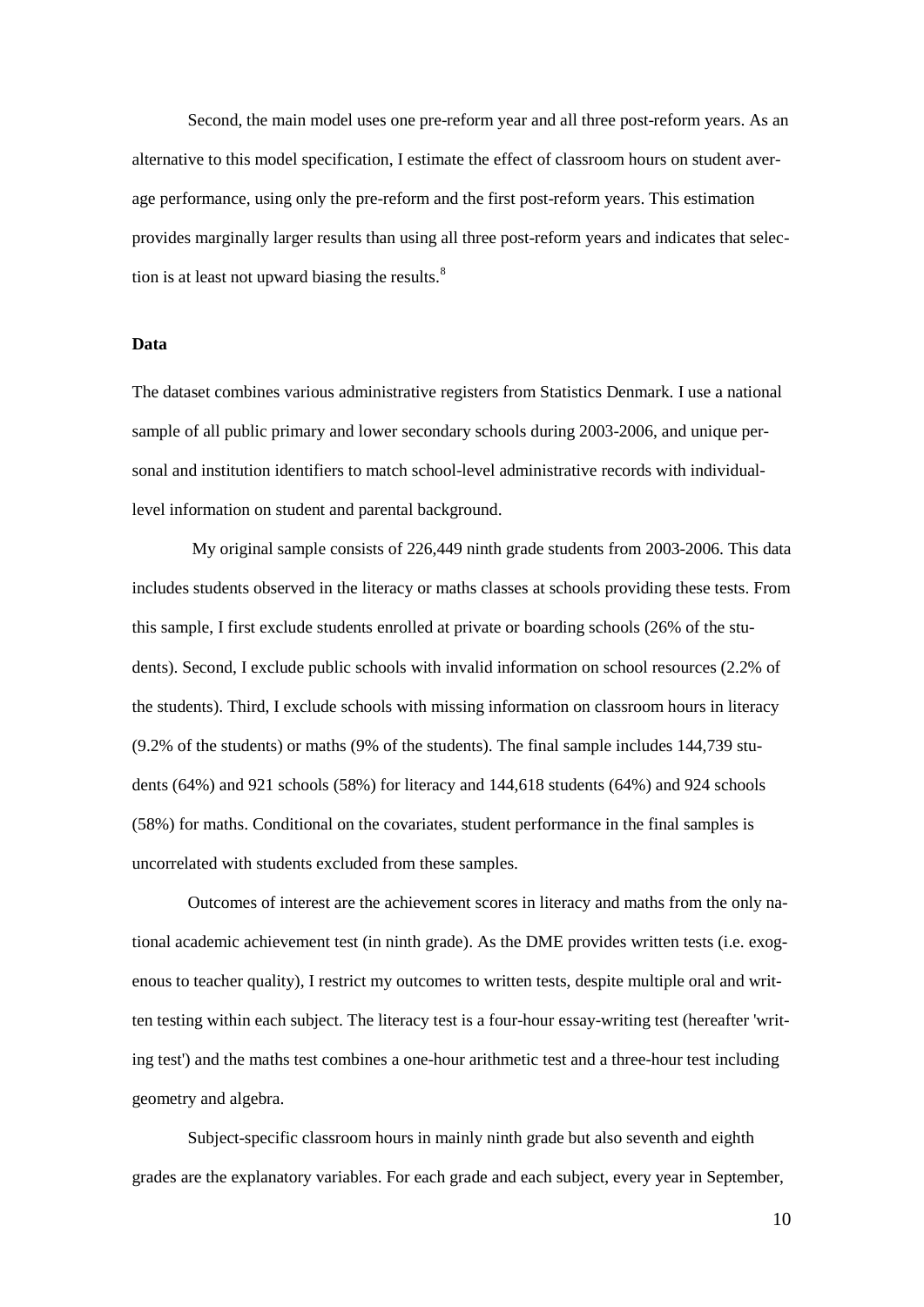schools report the planned annual number of classroom hours for that school year. Data on classroom hours are available from 2002. However, for the main analysis I exclude the first year because of a high level of misreporting (i.e. including 2002 would lead to an additional 13% reduction in the sample). The classroom hours do not include time for teacher preparation.

(Table 2 about here).

Table 2 presents summary statistics. Column one through four list mean and standard deviation for the outcomes and classroom hours per year, whereas column five list the unconditional difference in means between the pre- (2003) and post-reform (2004-2006) periods. I use three outcomes: student average performance, a dummy for obtaining a low test score (below mean performance), and a dummy for obtaining a high test score (above mean performance). I standardise the average scores in maths and writing with mean zero and standard deviation of one.

Table 2 shows minor differences in the student performance between the pre- and postreform periods both when it comes to the average score, the probability of obtaining a low score and the probability of obtaining a high score. The levels of classroom hours are also somewhat constant (a total change by 2.2-3.3% from the pre- to the post-reform period). However, the changes in the variation between the pre- and post-reform period are larger. This variation changes by 15.7 annual hours (62%) in literacy and 10.9 annual hours (58%) in maths.

#### *Investigating the covariates*

To substantiate a causal interpretation, I show that only minor differences exist between the preand the post-reform periods in a set of background information.

Amongst the covariates, most changes in the means are small in magnitude. For example, the number of students enrolled at the local school dropped from 98.3% in 2003 to 97.4% in 2006 (web appendix table A4). Nonetheless, changes in these covariates can affect the results. In the section on robustness checks, I therefore estimate a falsification test using only prereform data to test whether the model is sensitive to changes in the covariates across time.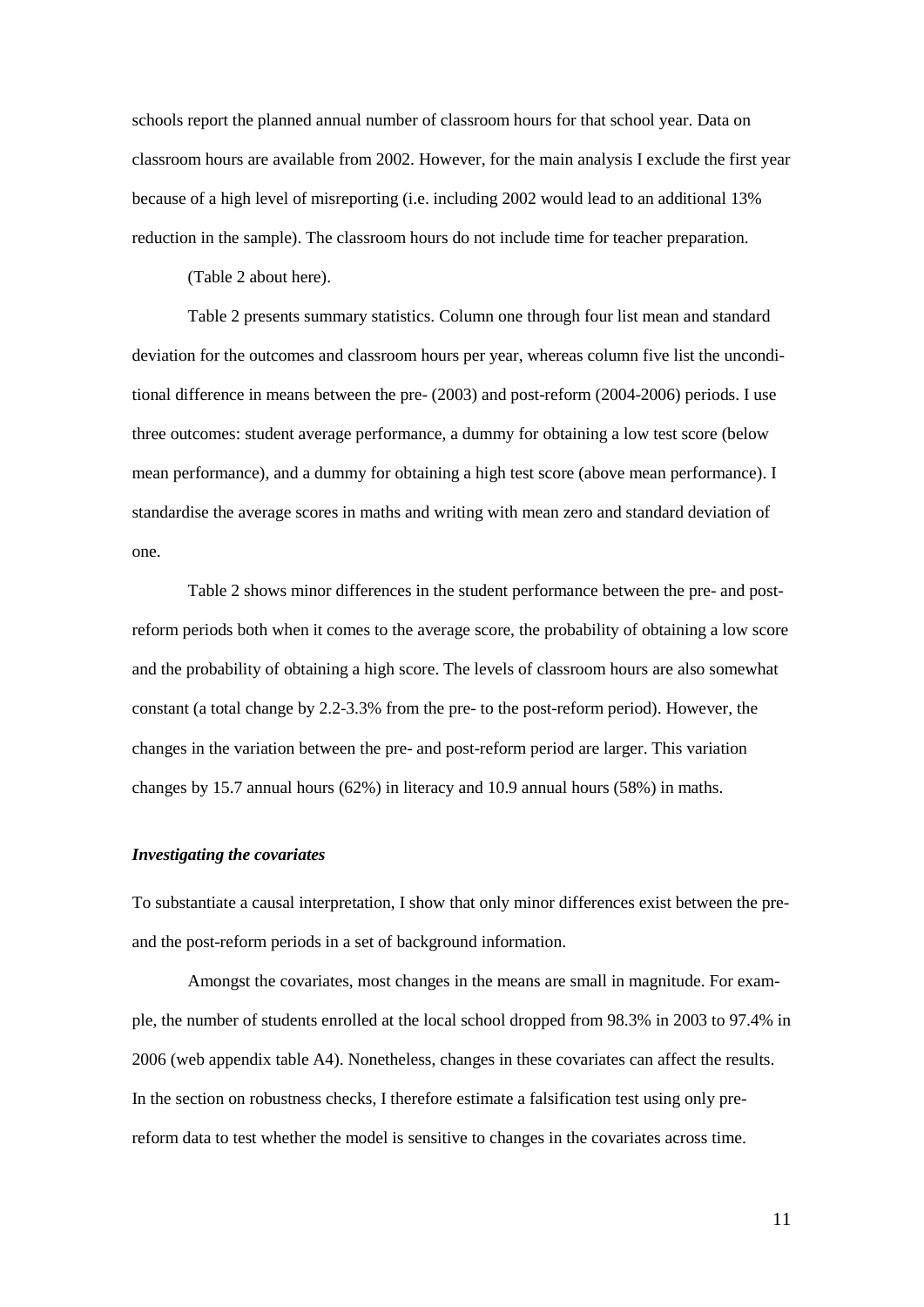Moreover, the model is also sensitive to changes in unobserved characteristics that affect the results. Because lower-quality teachers or students with learning difficulties might be compensated with more classroom hours, teacher and student quality are examples of unobserved characteristics. Such a bias might also lead to a qualitative different effect for municipalities with increased than decreased hours, if no direct balance exists between an increase in classroom hours for, say, low-quality teachers and a decrease in classroom hours for highquality teachers. Thus in the robustness checks, I test for different effects of classroom hours for municipalities with increased or decreased classroom hours.

#### **Results**

#### *Main results*

This section presents estimates for the effects of annual classroom hours in literacy and maths on student performance in writing and maths, respectively. Table 3 lists the main results: the rows present the test and the columns present student performance. Columns one-two reports the effects on average student performance for two sets of model specifications. First, a model taking only the time trend into account (hence referred to as the model with no covariates). Second, a model also controlling for individual characteristics, family background, school resources and peer quality (hence referred to as the model with the full set of covariates). Columns threefour report effects on obtaining a low test score (below mean performance), and columns fivesix report effects on obtaining a high test score (above mean performance).

Whilst Table 3 excludes the covariates, Web Appendix Table A5 presents a similar table including the full set of covariates (but only on the average performance in writing and maths). Most covariates have the expected signs, e.g. a negative effect of being a male student in writing but a positive effect in maths. In general, the effects of individual characteristics and parental background are significant, whereas the effects for school resources and peers are not. Controlling for the full set of covariates, the goodness-of-fit measures indicate that model explains 17% (14%) of the variation in the writing (maths) test.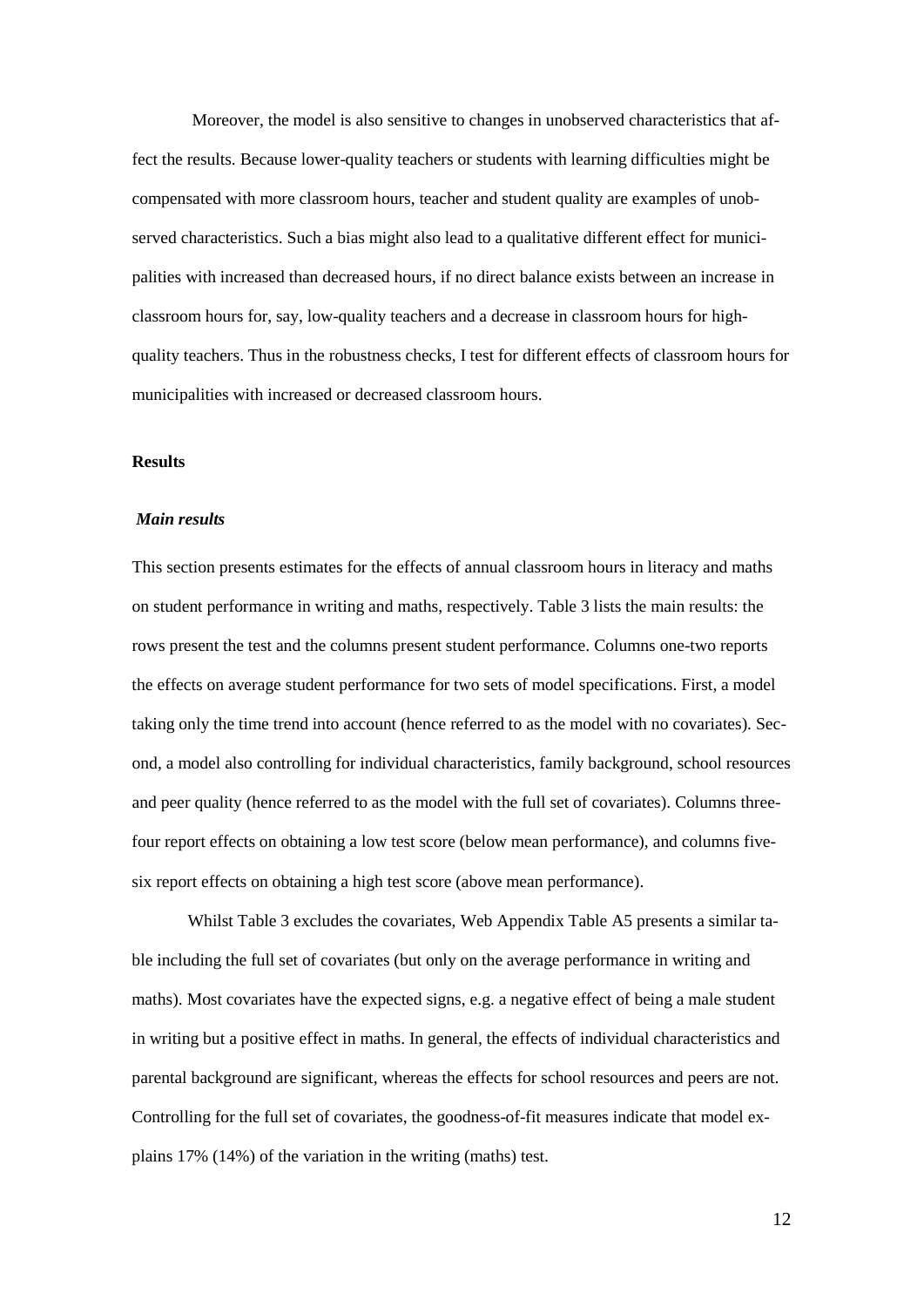(Table 3 about here)

Table 3 shows that in writing, when the model includes no covariates, one extra classroom hour per year increases the average performance by 0.13% of a standard deviation. With the full set of controls, this estimate changes to 0.11% of a standard deviation. Further, I find that one additional classroom hour per year increases the probability of obtaining a high test score by 0.05% and decreases the probability of obtaining a low test score by 0.03%. However, none of these effects are significant.

In maths and in the model where I include all controls, one additional classroom hour per year increases the average score by 0.21% of a standard deviation, decreases the probability of obtaining a low test score by 0.01%, and increases the probability of obtaining a high test score by 0.08%.

The effects in maths are more precisely estimated. This finding is in line with Marcotte (2007), who argues that students are more sensitive to changes in maths training because a large part of literacy work takes place through general vocabulary training in the home environment.

#### *The cumulative effect of classroom hours on student achievement*

The previous section showed the effects of ninth grade classroom hours, pooling the effects for all ninth graders in 2003-2006. As the reform affected all grades, the effects reported in Table 3 potentially summarise a cumulative effect of the 2005 cohort's eighth and ninth grade classroom hours and the 2006 cohort's seventh through ninth grade classroom hours. This section investigates the possibility of a cumulative effect by estimating the effects of a cohort's seventh through ninth grade classroom hours three years after implementation of the reform.<sup>[9](#page-22-1)</sup> Such an investigation requires six years of data and valid classroom hour reports for all grades and years in question. As classroom hour reports for 2001 are not available, I use classroom hours for seventh grade in 2002 as a proxy. To increase the probability of unbiased estimates, I delete all schools not providing information on classroom hours from 2002 through to 2006, thereby reducing the number of students by 16% in literacy and by 29% in maths.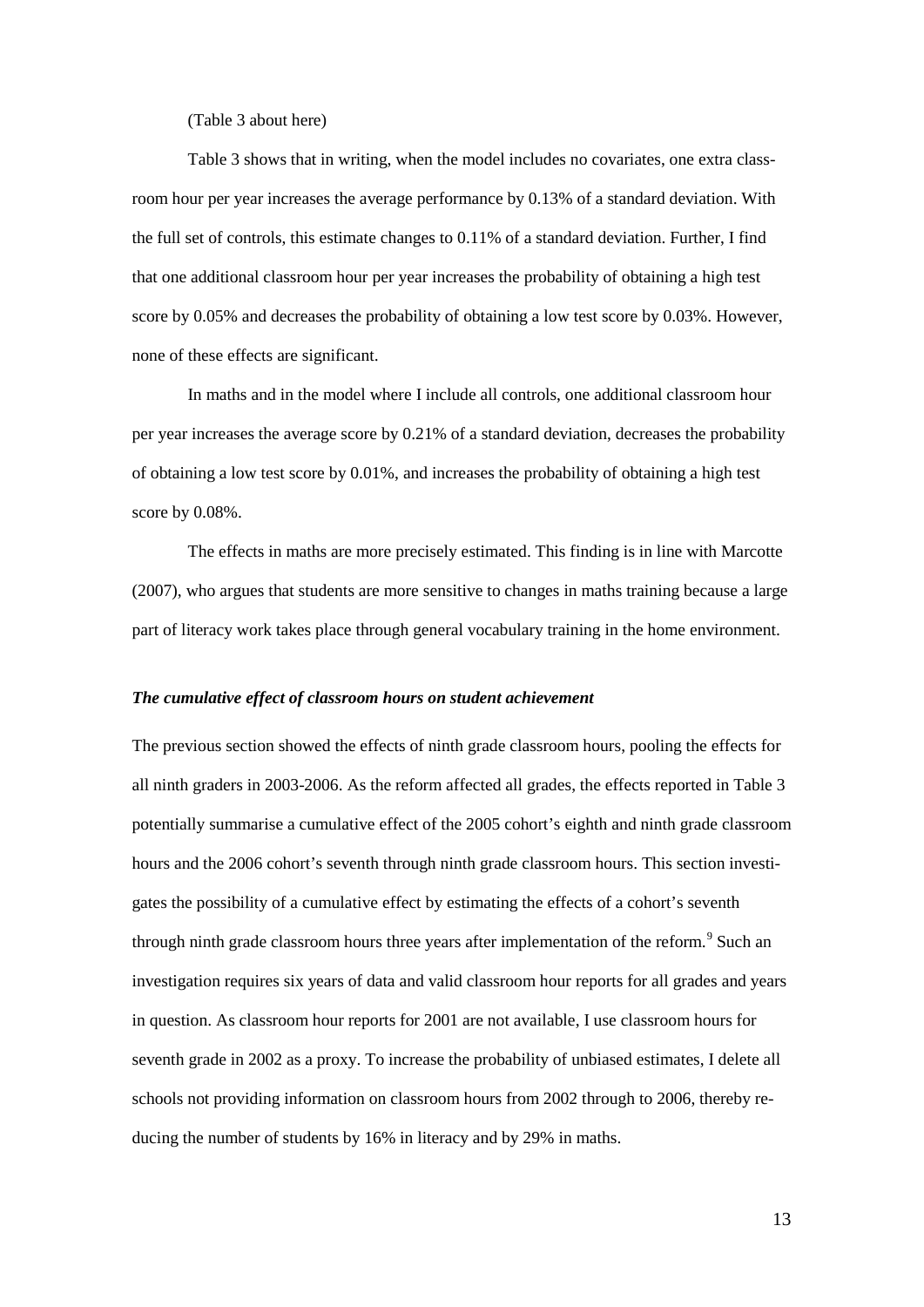Web Appendix Table A6 presents the effects of a cohort's seventh through ninth grade classroom hours in literacy and maths on student performance in writing and maths. In this analysis of the cumulative effect of classroom hours, I wish to compare these estimates to the effect of ninth grade classroom hours (i.e. the results presented in the previous section). However, as I need to use a reduced and potentially selected sample to estimate the cumulative effect, this reduction can generate different results. Therefore, the estimates labelled 'baseline results' in Table A6 present the effect of ninth grade classroom hours (including covariates) with the use of the reduced sample. These baseline results are helpful not only for providing a 'like for like' comparison to the cumulative effects not confounded by the differences in the samples but also helpful for understanding the magnitude of reducing the sample for each test. For both maths and writing, these baseline results are similar in size to that of the results presented in the previous section, thus indicating that the sample selection is less of an issue.

For the effects of seventh through ninth grade classroom hours, I still find no significant effects for literacy. In maths, however, the significant positive effects remain. Thus this analysis suggests that the effects presented for ninth grade could reflect cumulative effects of increased class room hours in grade seven through nine.

#### **Robustness checks**

As the identification strategy, in contrast to a basic DD, lacks a counterfactual reference group, it imposes a stronger exogeneity assumption. I handle this issue in two ways. First, I apply a falsification test by estimating the model using only two pre-reform years. Second, I split the sample into increased and decreased classroom hour changes and estimate the effects of the CHR separately on these samples.

#### *Falsification test*

As with the traditional DD model, I test whether the variation in classroom hours is exogenous by estimating the model using only pre-reform years (Imbens and Wooldridge 2009). On a selected sample, the data allows me to include information on classroom hours from 2002. Thus I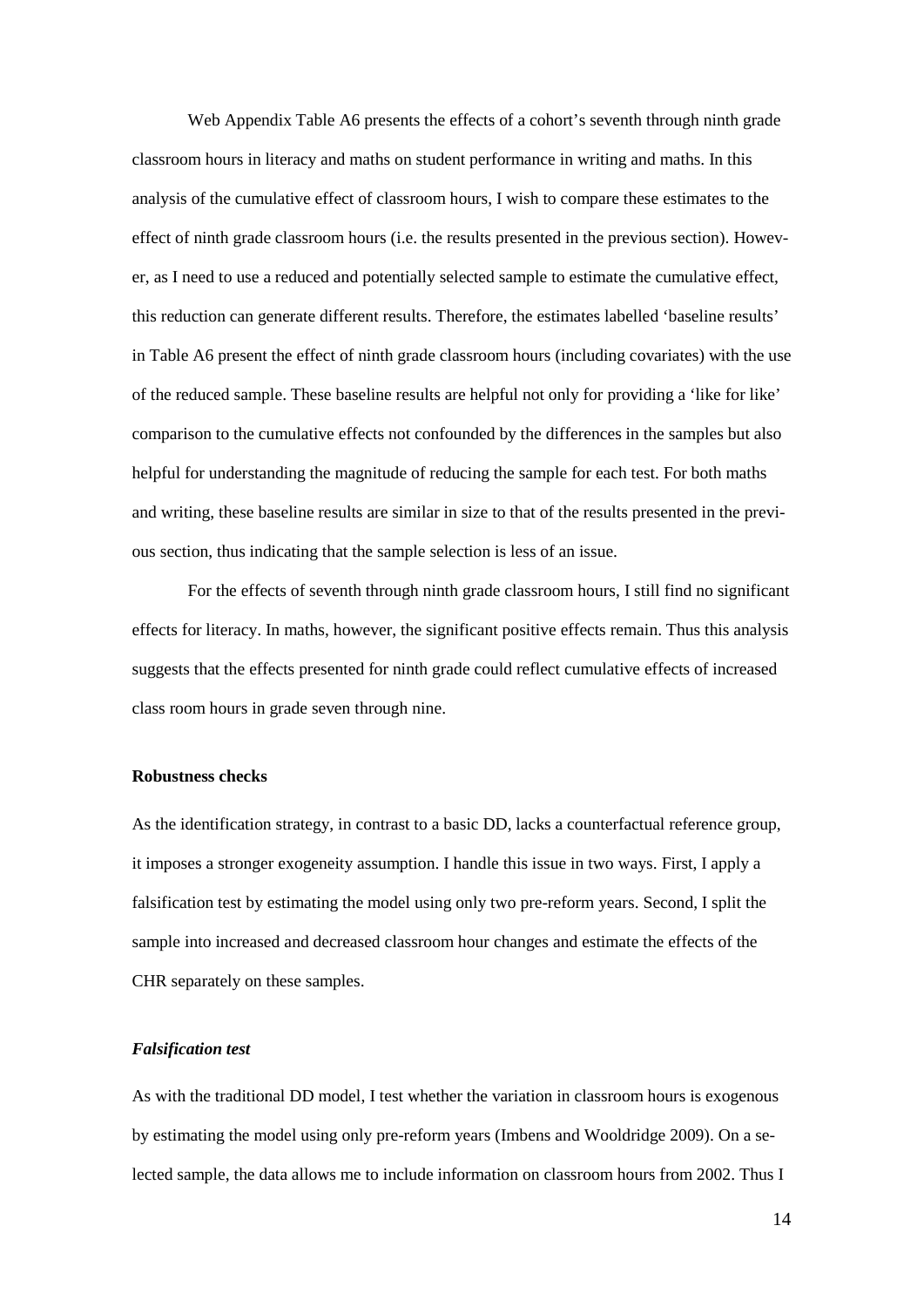use the ninth grade cohort in 2002 as the pre-reform period and the ninth grade cohort in 2003 as the 'false' post-reform period. Web Appendix Table A7 reports the effects of this falsification test for literacy and maths. However, as in Table A6, including data from 2002 reduces the sample by 13%. Therefore, Table A7 also includes baseline estimates equivalent to the main result in Table 3 (using this reduced sample). These baseline estimates are similar to those of Table 3 and thus indicate that the sample selection is less of a problem.

For the identification strategy to be valid, this falsification test should provide small effects, as changes in classroom hours outside the reform are endogenous. In writing, the falsification test shows that the effect on the average test score and on the low test score is similar to that of the baseline result. Thus for writing I cannot provide validation of a causal interpretation of the effect of the classroom hour reform.

In maths the effects are smaller than the baseline estimates and only statistically significant for the low test score. These results imply that the reform-induced effects of classroom hours in maths have a causal interpretation. However, I also find the counterintuitive result that one additional classroom hour per year increases the probability of obtaining a low test score by 0.07%. This result implies that schools with many low-performing students receive more classroom hours.

#### *Outcome differences of increased or decreased classroom hours*

This subsection investigates the counterfactual relationship between municipalities with either increased or decreased classroom hours. Web Appendix Table A8 reports these effects. Column one presents the effects of classroom hours on average performance; column two, on obtaining a low test score; and column three, on obtaining a high test score by the sample of municipalities with either positive or negative classroom hour changes.<sup>[10](#page-22-2)</sup>

In writing, I only find significant effects of classroom hours for municipalities with increased classroom hours. For this group one additional classroom hour per year in literacy e.g. increases average student performance by 0.25% of a standard deviation in the writing test. In maths, I find significant effects of classroom hours for both groups, where one extra hour per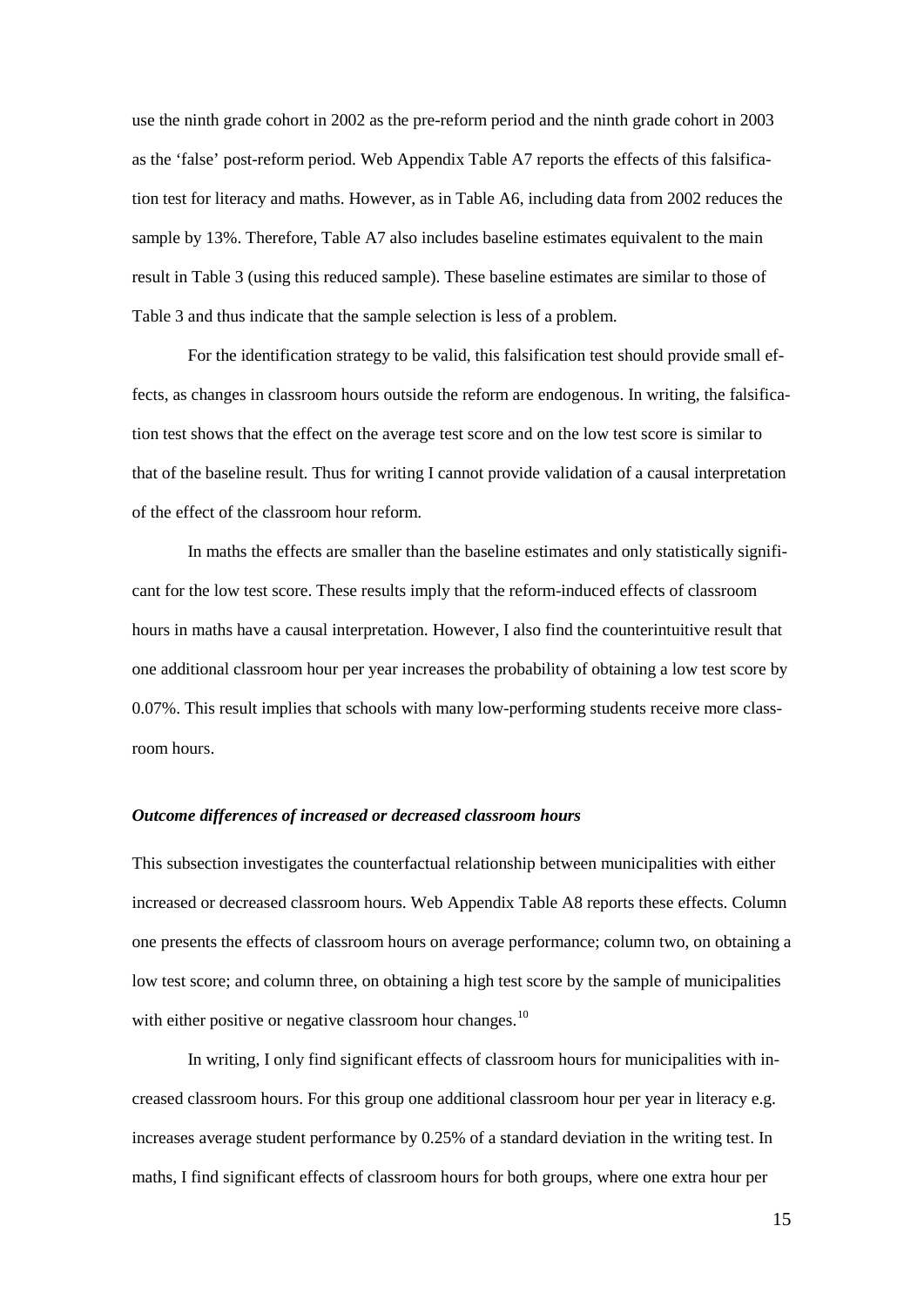year e.g. increases maths scores by 0.25% and 0.36% of a standard deviation for increased and decreased number of classroom hours, respectively.

In contrast to the main results, I find effects for municipalities with increased classroom hours in writing. This result suggests that the main results for writing are downward biased e.g. due to some unknown sample selection for municipalities with decreased classroom hours. Another explanation is that finding general effects for increased classroom hours in the final year before the exam is easier if the additional time is spent on teaching to the test.

Earlier in this paper, I discussed potential threats to the identification strategy in terms of changes in teacher quality and student population as a consequence of the reform. However, neither threat is likely to generate positive effects for municipalities with increased classroom hours. An endogenous increase in classroom hours could be a likely consequence of decreased teacher or student quality and would therefore downward bias, not upward bias, the results.

In maths I find a marginal higher effect for municipalities with decreased classroom hours. In general the very similar effects confirm that the effects in maths are robust to the potential bias of systematic differences between municipalities with increased or decreased classroom hour changes. However, the effect for the municipalities with decreased hours is marginally higher, possibly reflecting a negative student composition change that could upward bias the results.

#### **Conclusion**

Given that most local school authorities have budget constraints, the optimal allocation of school resources becomes important. I exploit a change in the classroom hour administration during which municipalities and schools switched from local to national classroom hour regulations. Using this reform-induced variation in classroom hours, I identify the effect of classroom hours on student performance.

As in existing studies, the findings show that classroom hours affect student performance in maths. However, I fail to provide robust findings for literacy. The stronger effects for maths is in line with Marcotte (2007), who argues that students are more sensitive to changes in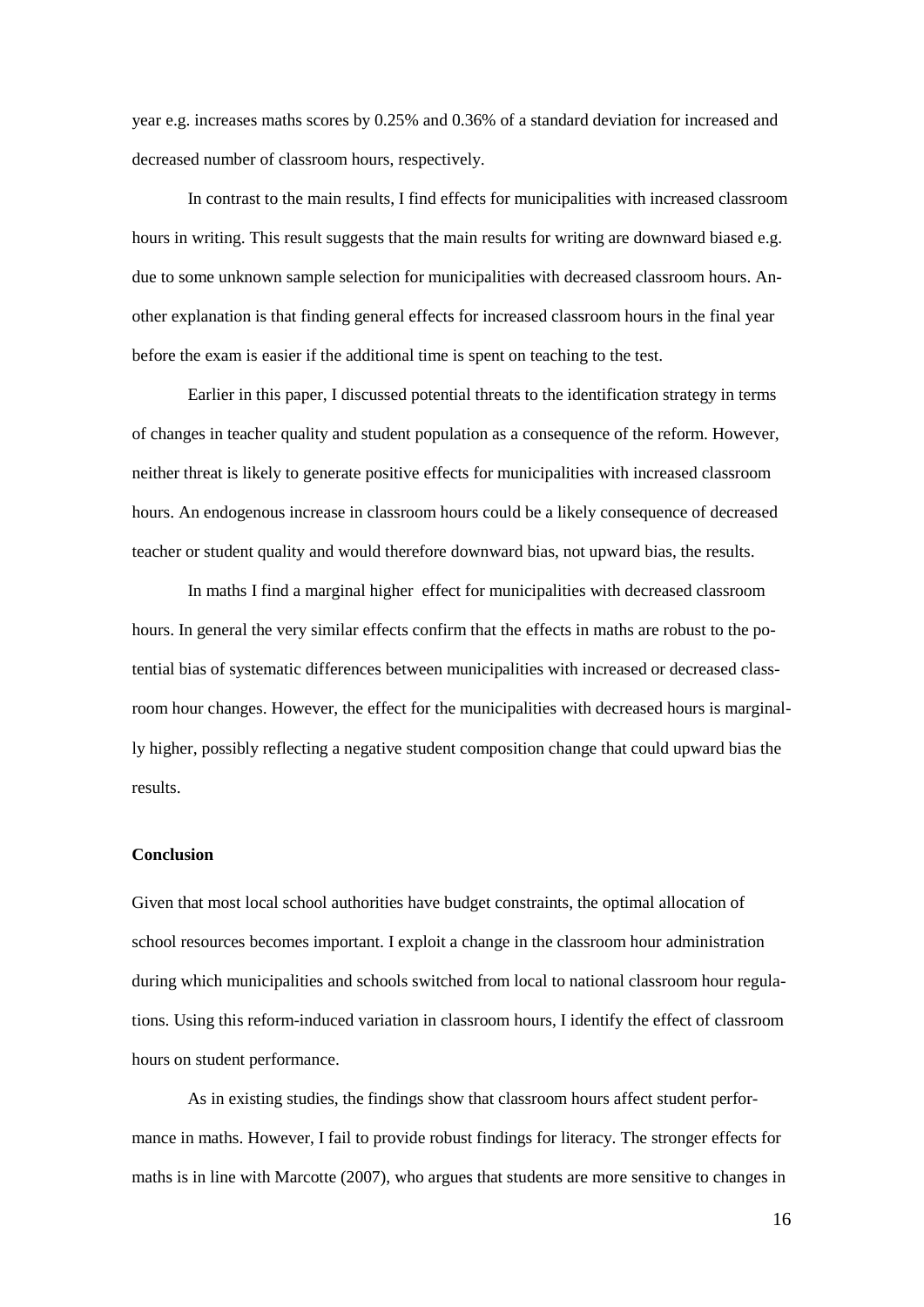maths than in literacy teaching because literacy teaching also takes place at home. For further support, I apply several robustness checks. In general, the results for the maths test are robust in these checks, whereas the results for the writing test are not.

The findings are very important in the context of debates about the cost-effectiveness of intra-school resource allocation. For example, the results suggest that one extra annual classroom hour per year in maths increases the maths score by 0.21% of a standard deviation. The average classroom hour change from the pre- to the post-reform period was 2.63 annual hours in maths. This change is equivalent to 2.2% or 4 minutes of weekly classroom hours (from the base of 40 weeks per year), and the effect of these 2.64 hours translate into 0.46% of a standard deviation increase in the maths score. This estimation indicates that academic achievement is sensitive to even small changes in classroom hours, suggesting that changes to classroom hours might be an effective way of increasing student performance.

#### **Notes**

 $\overline{a}$ 

- <span id="page-18-0"></span>1. The changes to classroom hours constitute the primary but not sole amendment in the CHR. Before the reform, the DME recommended curriculum standards, which the CHR also formalized. However, as most municipalities already followed these guidelines (Jess and Hansen 2005), the correlation between differences in classroom hours and curriculum standards is not likely to affect the results.
- <span id="page-18-1"></span>3. Appendix Figure A1 illustrates similar graphs for the seventh and eighth grades.
- 4. The model exempts past-pupil achievement because only one national test exists in Danish compulsory schooling (until 2010).
- 5. However, Heinesen and Graversen (2005) find that increasing per student expenditure by 10% increases the probability of completing secondary school by only 1%.
- 6. As schools must provide after-school care from grades zero through five, the investigated cohorts are not affected by changes in budget reallocation to these institutions.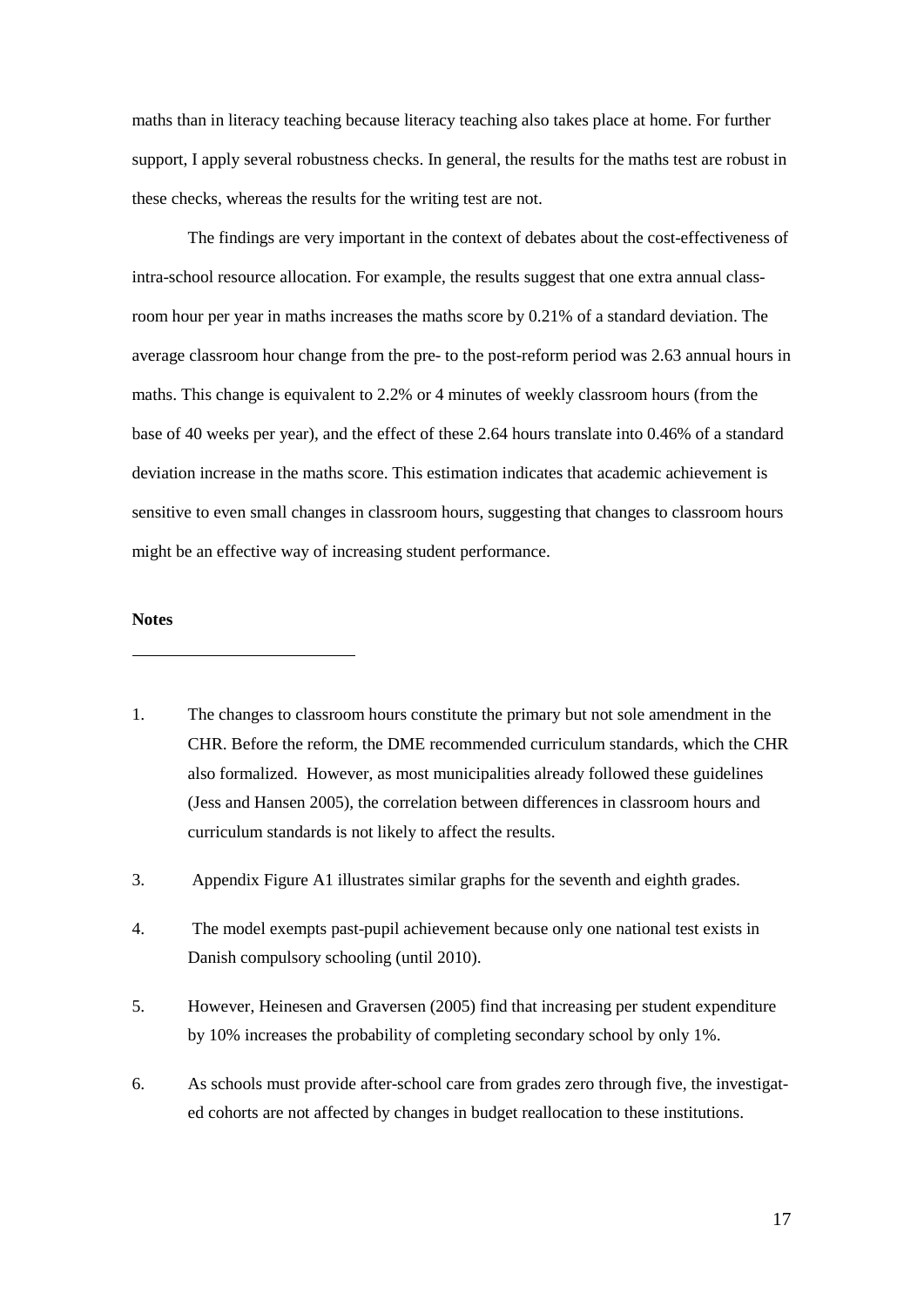7. A few pupils are older or younger at school start (mainly December or January births). As age at testing is likely to affect performance, I control for age at testing measured in months in the model.

-

- 8. Rangvid (2002), after controlling for parental background, shows that no significant differences in student achievement exist between private and public school students.
- 9. The effect in writing is 0.0016 (0.0011) and the effect in maths is 0.0034 (0.0013). I include covariates in these estimations. See Appendix table A4 for the full list of covariates.
- 10. Ideally I should investigate the effect of a cohort's first through ninth grade classroom hours on student performance, because such an investigation takes classroom hour redistribution amongst grades into account (e.g., a transfer from earlier to later grades). Unfortunately, in such an investigation, the Danish data is likely to generate biased effects of classroom hours for two reasons. First, data on classroom hours begin in 2002 (i.e. two years before the reform). Therefore, an investigation of first through ninth grade would rely heavily on the assumption that the number of first through seventh grade hours for the school years 1995-2001 would be the same as first though seventh grade classroom hours in 2002. Second, the first cohort fully affected by the reform (enrolled 2004-2012) experienced several other institutional changes. For example DME amended the Primary School Act in November 2006 (DME 2006). Amongst other things, the 2006 Act introduced 'individual learning plans' for each student. An individual learning plan includes information about the student's current level of proficiency, short-term learning goals, and plans for reaching these goals. The plan is a tool for maintaining a focus on progress for each student and for enhancing teacher-parent communication about learning progress. Although the initial investigation of these individual learning plans did not focus on improvement in student performance, the authors find that the learning plans improved student motivation and the teacher-parent communication (EVA 2008). Thus the plans can potentially affect student performance in the long run. Another important institutional change was the 2006 municipality reform: from January 2006, the 271 municipalities were collapsed into 98. For many schools this change meant that after a year or two their local school authority had changed.
- <span id="page-19-0"></span>11. For both subsamples, the group of municipalities with no classroom hour changes are included in the reference group.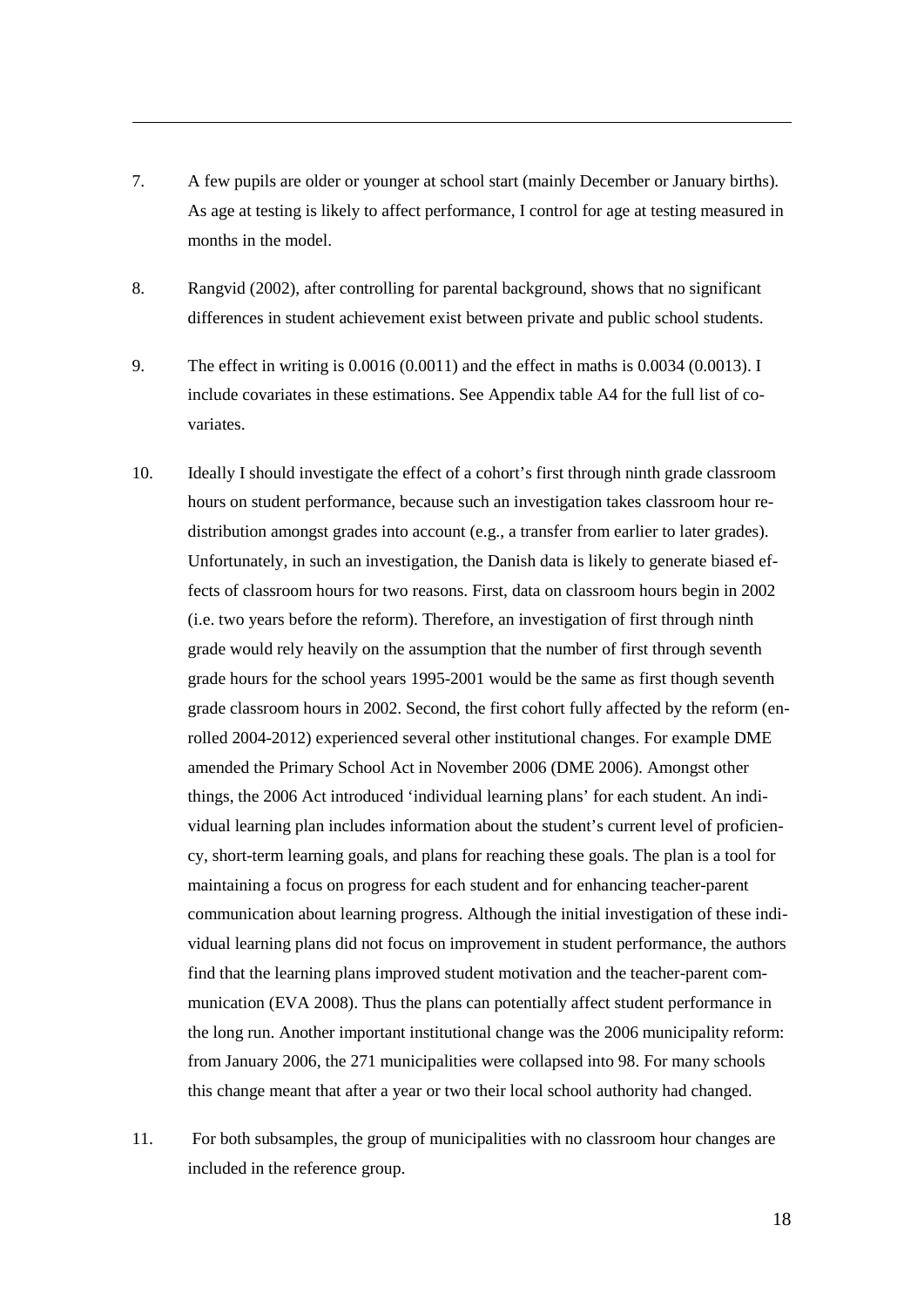#### **References**

- Bellei, C. 2009. "Does lengthening the school day increase students' academic achievement? Results from a natural experiment in Chile." *Economics of Education Review* 28: 629– 640.
- Danmarks Evalueringsinstitut (EVA) 2008. *Arbejdet med elevplaner. En national undersøgelse af erfaringer* [Working with individual learning plans. A national survey of experiences]. København: Danmarks Evalueringsinstitut
- Fredriksson P., B. Öckert and H. Oosterbeek 2012. "Long-Term Effects of Class Size." Forthcoming in *Quarterly Journal of Economics*.
- Hanushek, E.A., and S.G. Rivkin. 2006. "Teacher Quality". In Vol. 2 of *Handbook of the Economics of Education*, edited by E. A. Hanushek and F. Welch, 1052–1075. Maryland Heights: Elsevier Science & Technology.
- Hansen, B. and M. Lang. 2011. "Back to school blues: Seasonality of youth suicide and the academic calendar." *Economics of Education Review* 30: 850–861.
- Heinesen, E., and B.K. Graversen. 2005. "The effects of School Resources on Educational Attainment: Evidence from Denmark." *Bulletin of Economic Research* 57(2): 109–143.
- Imbens, G., and J. Wooldridge. 2009. "Recent Developments in the Econometrics of Program Evaluation." *Journal of Economic Literature* 47(1): 5–86.
- Jess, K., and H.C. Hansen. 2005. "Fælles Mål i Matematik." [Joined proficiency goals in Maths]. In *Fælles mål i Folkeskolen.* [Joined Proficiency Goals in Primary School]. 1th ed., edited by B. Steffensen, 131–192. Frederiksberg: Social Science Literature.
- Krueger, A.B. 1999. "Experimental Estimates of Education Production Functions." *Quarterly Journal of Economics* 114(2): 497–532.
- Lavy, V. 1999. "Using a dual natural quasi-experimental designs to evaluate the effects of School Hours and Class Size on Student Achievement." Department of Economics, The Hebrew University of Jerusalem, Israel. Working paper.
- Lavy, V. 2012. "Expanding School Resources and Increasing Time on Task: Effects of a Policy Experiment in Israel on Student Academic Achievement and Behaviour." NBER working paper no. 18369.
- <span id="page-20-0"></span>Leigh, A. 2010. "Estimating Teacher Effectiveness from Two-Year Changes in Students' Test Scores." *Economics of Education Review* 29: 480–488.
- <span id="page-20-1"></span>Marcotte, D.E. 2007. "Schooling and test scores: A mother-natural experiment." *Economics of Education Review* 26(5): 629–640.
- Ministry of Education. 1993. *Folkeskoleloven* [Primary School Act]. Parliamentary Bill. No. 509 (30 June 1993). Ministry of Education.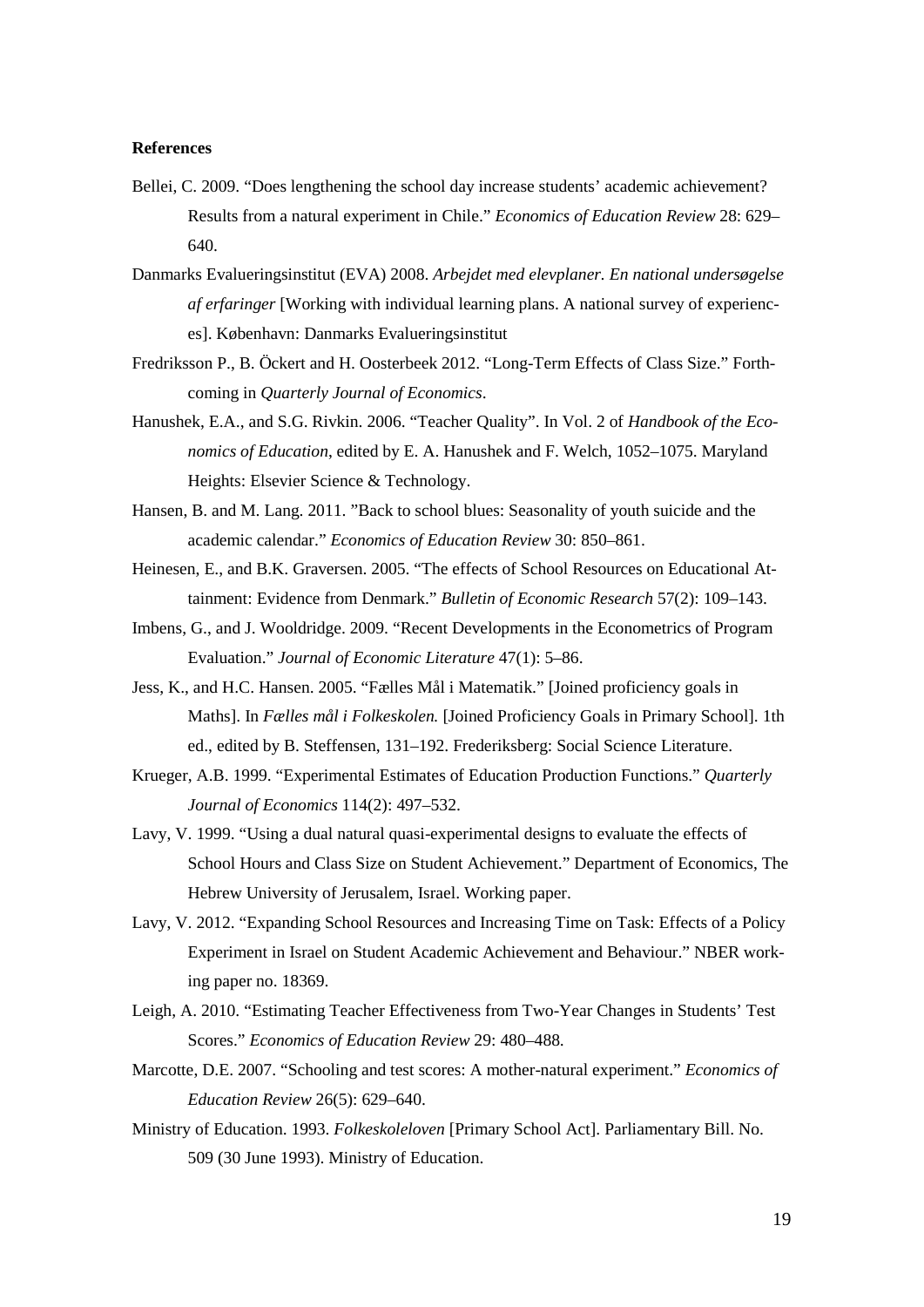- Ministry of Education. 2003. *Undervisningstimer i Folkeskolen* [Classroom hours in Compulsory Schooling]. Parliamentary Bill. No. 537 (18 June 2003). Ministry of Education.
- <span id="page-21-0"></span>Ministry of Education. 2006. *Folkeskoleloven* [Primary School Act]. Parliamentary Bill. No. 1195 (30 November 2006). Ministry of Education.
- Pischke, J.S. 2007. "The Impact of Length of the School Year on Student Performance and Earnings: Evidence from the German Short School Years." *The Economic Journal* 117(523): 1216–1242.
- <span id="page-21-1"></span>Rangvid, B.S. 2002. "Evaluating Private School Quality in Denmark." Aarhus School of Business, Aarhus, Denmark. Working paper no. 2002:2.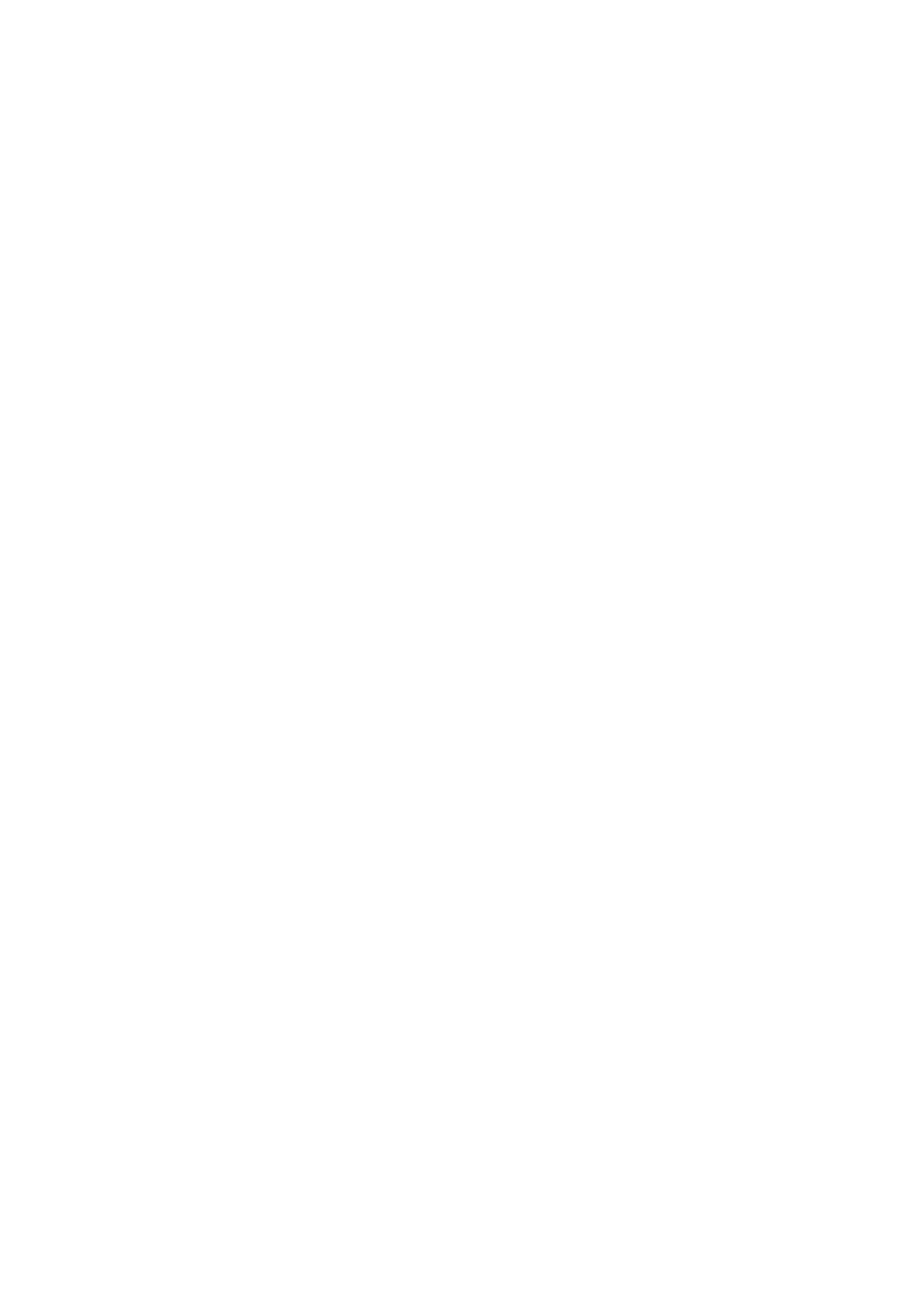## **Tables and Figures**

|                                                      |      | $1^{st} - 3^{rd}$ $4^{th} - 6^{th}$ $7^{th} - 9^{th}$ |      |
|------------------------------------------------------|------|-------------------------------------------------------|------|
| Classroom hour min. in the humanities                | 1000 | 955                                                   | 1320 |
| Classroom hours min, in the natural sciences         | 560  | 515                                                   | 790  |
| Classroom hour min. in the practical subjects        | 500  | 760                                                   | 410  |
| Total number of classroom hours                      | 2060 | 2230                                                  | 2520 |
| Minimum number of classroom hours per year per grade | 600  | 600                                                   | 600  |

Table 1. Classroom hour minima in first through ninth grade, post-reform period.

Note: The humanities include literacy, English, German or French, history, religion and social sciences. The natural sciences include maths, nature, biology, physics and chemistry. The practical subjects include woodwork, art, cooking and nutrition, music, sports and design. Subjects are not taught in all grades, e.g. English is introduced in 3rd grade. Source: Primary and lower secondary school act (2003).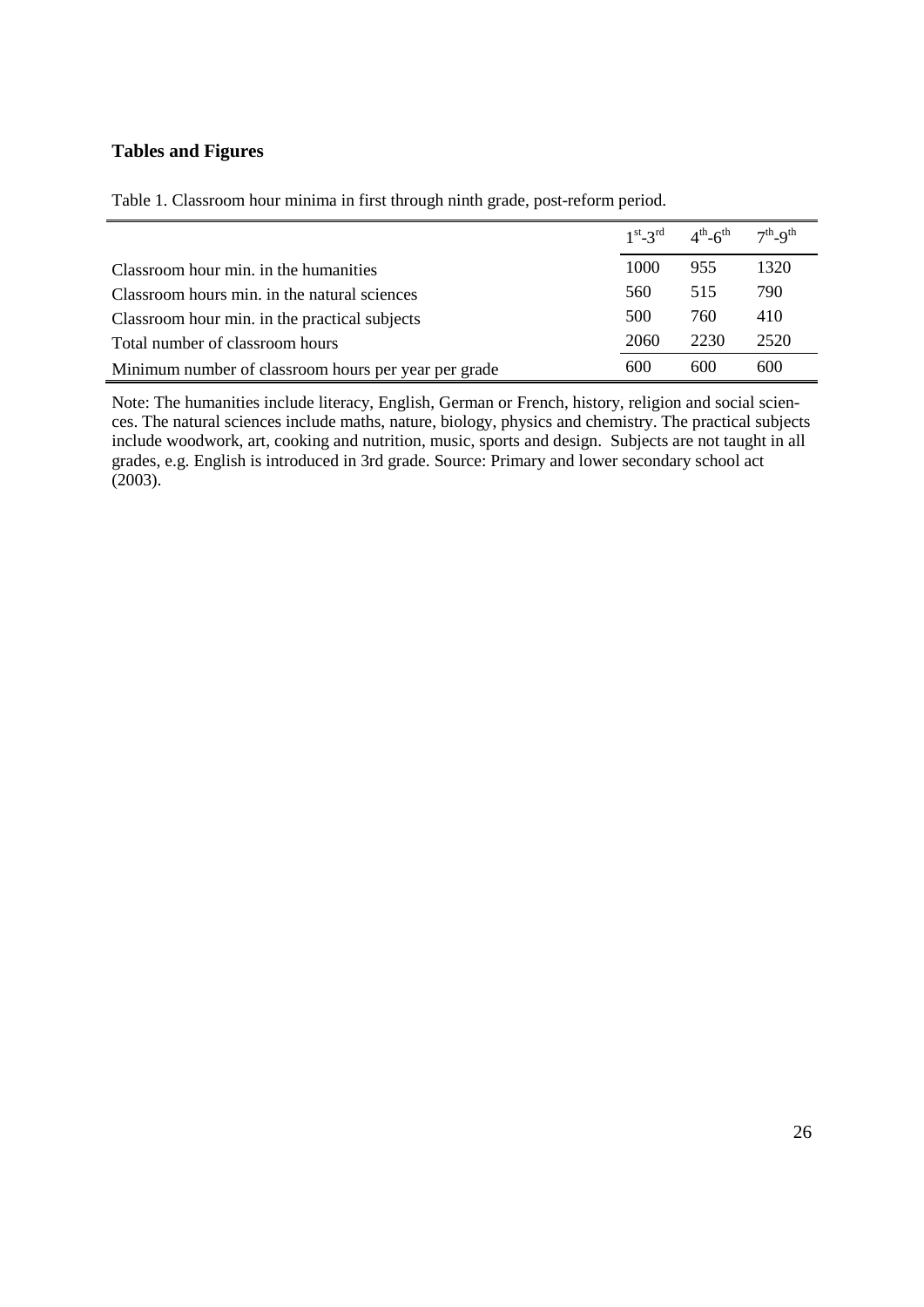|                             | Pre-reform | Post-reform |          | Post-pre |             |
|-----------------------------|------------|-------------|----------|----------|-------------|
|                             | 2003       | 2004        | 2005     | 2006     | Differences |
| Writing                     |            |             |          |          |             |
| Average performance         | 0.003      | 0.005       | $-0.006$ | $-0.002$ | 0.004       |
| (standardised score)        | (0.998)    | (0.991)     | (1.011)  | (0.999)  | [0.006]     |
| % students obtaining a low  | 0.373      | 0.376       | 0.375    | 0.377    | $-0.003$    |
| test score                  | (0.484)    | (0.485)     | (0.484)  | (0.485)  | [0.003]     |
| % students obtaining a high | 0.355      | 0.352       | 0.357    | 0.356    | 0.000       |
| test score                  | (0.478)    | (0.478)     | (0.479)  | (0.479)  | [0.003]     |
| Maths                       |            |             |          |          |             |
| Average performance         | 0.051      | $-0.004$    | $-0.016$ | $-0.026$ | $0.066***$  |
| (standardised score)        | (0.971)    | (1.014)     | (1.004)  | (1.007)  | [0.006]     |
| % students obtaining a low  | 0.384      | 0.395       | 0.380    | 0.399    | $-0.007**$  |
| test score                  | (0.486)    | (0.489)     | (0.485)  | (0.490)  | [0.003]     |
| % of students obtaining a   | 0.358      | 0.353       | 0.332    | 0.322    | $0.022***$  |
| high test score             | (0.479)    | (0.478)     | (0.471)  | (0.471)  | [0.003]     |
| Classroom hours             |            |             |          |          |             |
| Literacy                    | 189.86     | 182.74      | 184.94   | 182.91   | $6.314***$  |
|                             | (25.145)   | (7.886)     | (10.524) | (9.573)  | [0.091]     |
| Maths                       | 120.62     | 123.05      | 124.07   | 122.63   | $-2.626***$ |
|                             | (18.879)   | (6.246)     | (10.087) | (6.972)  | [0.071]     |
| Number of municipalities    | 249        | 249         | 249      | 249      |             |
| Number of schools           | 921        | 921         | 921      | 921      |             |
| Number of students          | 33,939     | 35,233      | 37,283   | 38,284   |             |

Table 2. Descriptive statistics for student performance and classroom hours, means and standard deviations by year and the differences between the post- and the pre-reform period.

Note: \*\*\*: significant at the 1% level. \*\*: significant at the 5% level.\*: significant at the 10% level. Column one through four list mean and standard deviation (in parenthesis) for the outcomes and the number of classroom hours per year, whereas column five lists the unconditional difference in mean between the pre- (2003) and post-reform (2004-2006) periods performed by a t-test. The brackets define the standard errors of this t-test. The sample includes schools with five test-taking students in all four years. Thus the number of students, municipalities and schools varies across subjects. The table reports number of students, municipalities and schools in literacy.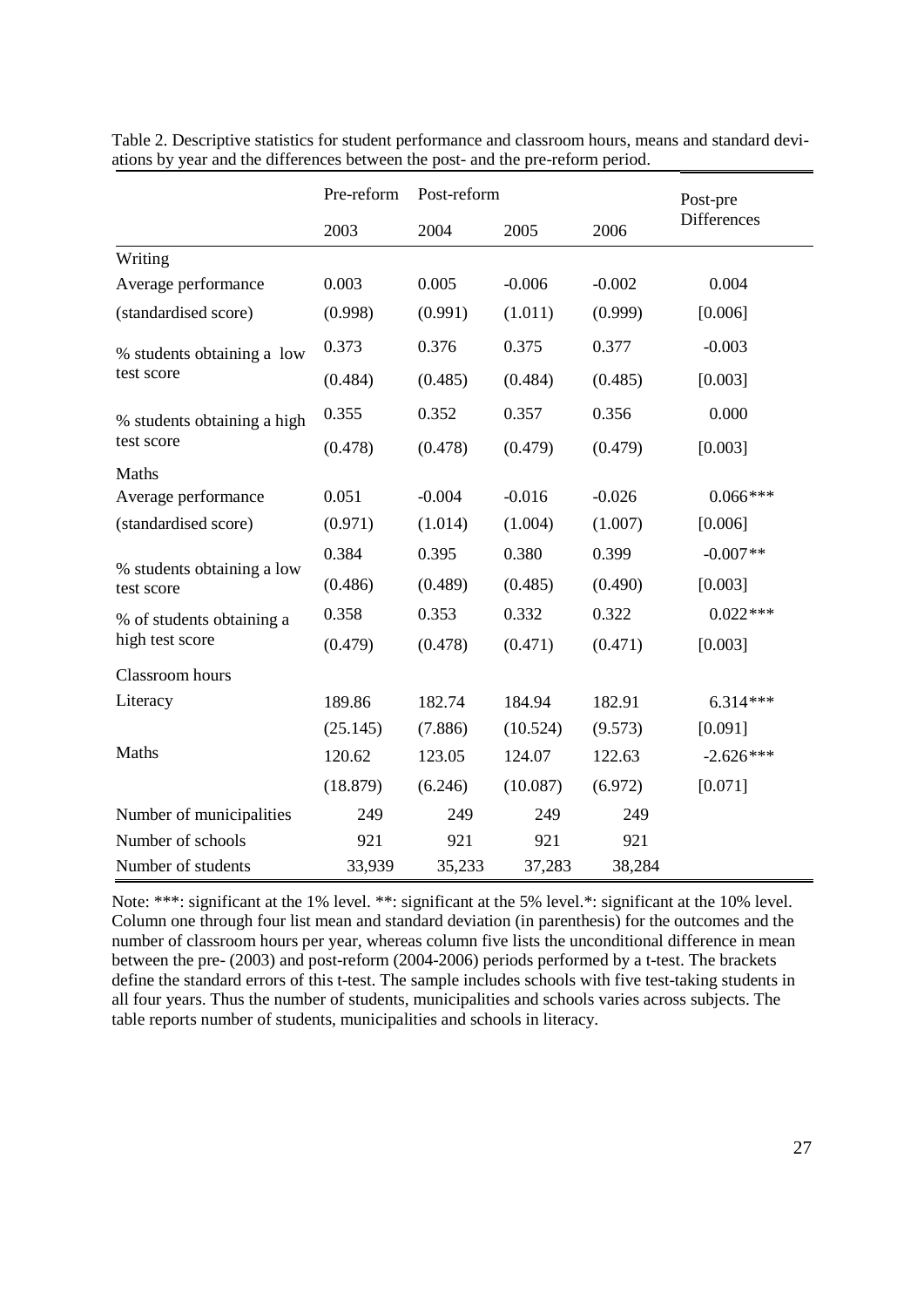|                        | Average score |              | Low test score |             | High test score |            |
|------------------------|---------------|--------------|----------------|-------------|-----------------|------------|
| Writing test           | 0.0013        | 0.0011       | $-0.0003$      | $-0.0003$   | 0.0006          | 0.0005     |
|                        | (0.0009)      | (0.0009)     | (0.0004)       | (0.0004)    | (0.0004)        | (0.0004)   |
| Number of observations |               | 144,739      |                | 144,739     |                 | 144,739    |
| Maths test             | $0.0024$ ***  | $0.0021$ *** | $-0.0012$ ***  | $-0.0010**$ | $0.0009$ ***    | $0.0008**$ |
|                        | (0.0007)      | (0.0007)     | (0.0003)       | (0.0003)    | (0.0003)        | (0.0003)   |
| Number of observations |               | 144,618      |                | 144,618     |                 | 144,618    |
| Covariates included    | No            | Yes          | No             | Yes         | N <sub>o</sub>  | Yes        |

Table 3. The effects of ninth grade classroom hours in literacy and maths on ninth grade student performance in writing and maths, respectively.

Note: \*\*\*: significant at the 1% level. \*\*: significant at the 5% level.\*: significant at the 10% level. The table presents the effects of ninth grade classroom hours in maths and literacy on ninth grade student performance in the written maths tests and in writing, respectively. The data include information from one pre-reform year and three post-reform years. Each outcome is defined by three measures. The average test score, the probability of obtaining a below mean test score and performance (low test score) and the probability of obtaining an above mean performance (high test score). Parenthesis list standard errors and brackets list the number of observations. For covariates, see table A4.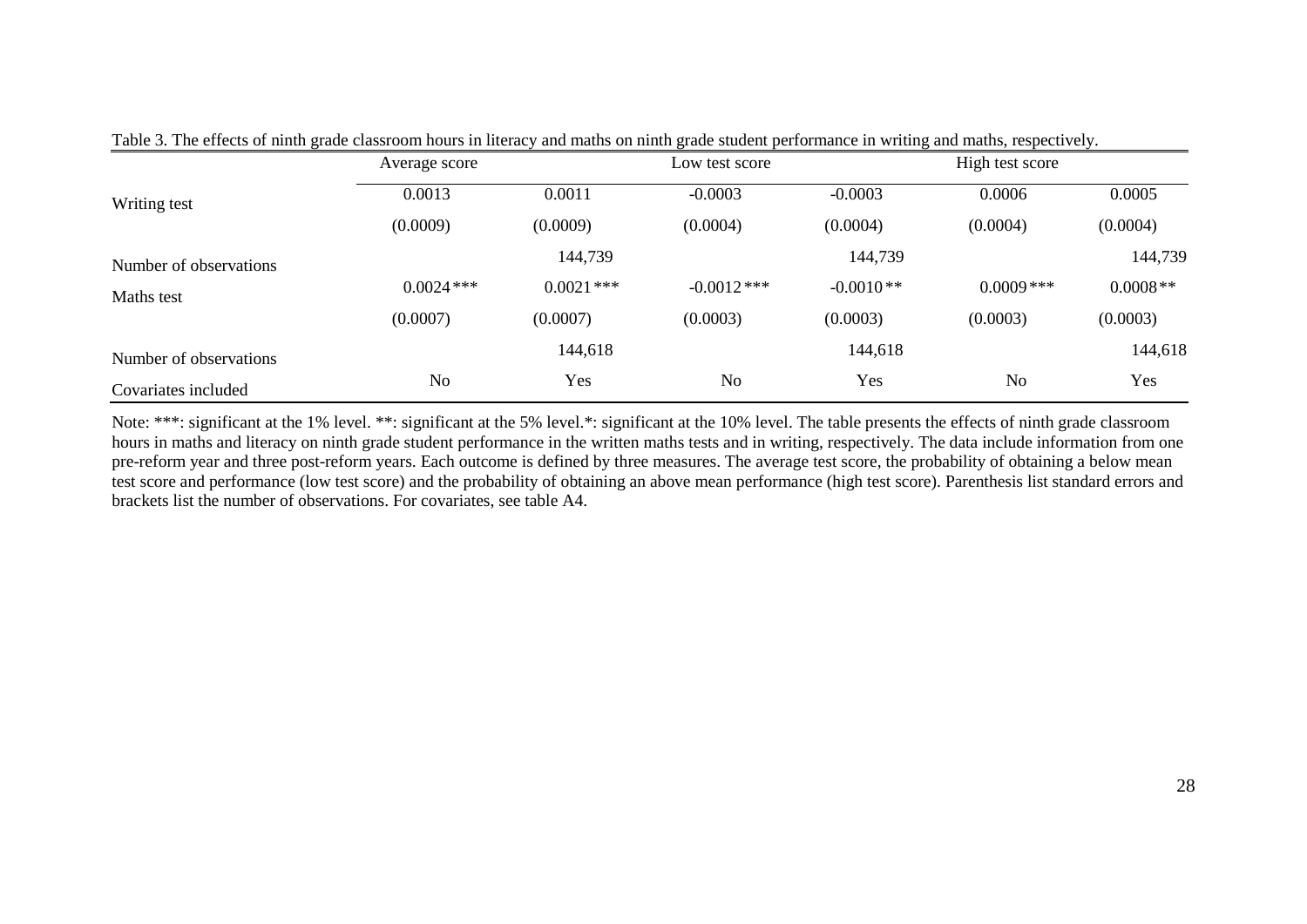

Figure 1. Descriptive statistics of annual ninth grade classroom hours in literacy and maths.

Note: In literacy and maths separately, the figures shows the number of ninth grade classroom hours (vertical axis) per year (horizontal axis). The thick solid lines define the average number of classroom hours per year, whereas the dashed lines define one standard deviation above and below the means, respectively. The vertical line in 2004 defines the first post-reform year.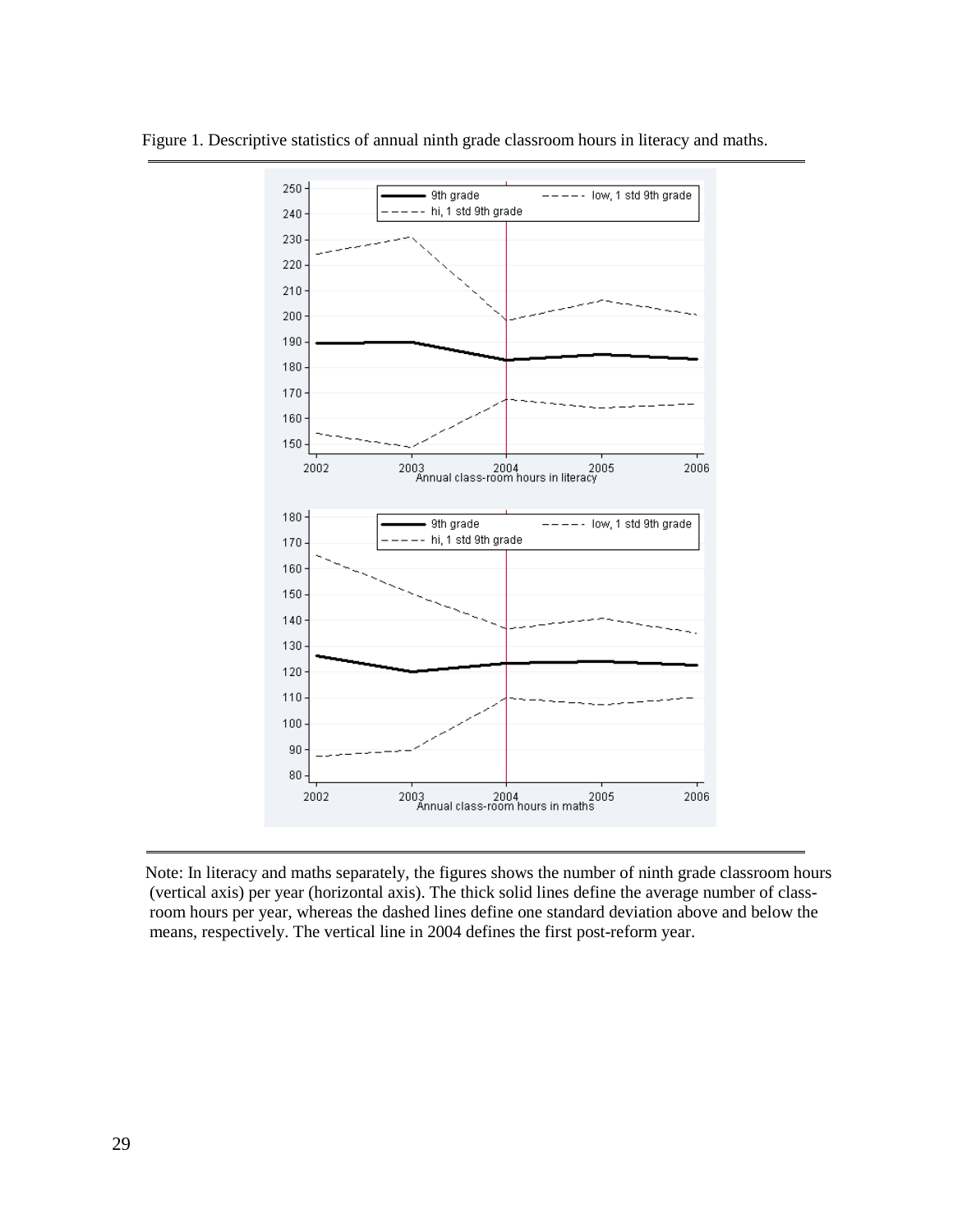### **Appendix Tables and Figures**

| Grade                         | 1 <sup>st</sup> | $2^{\overline{\text{nd}}}$ | $3^{\text{rd}}$ | 4 <sup>th</sup> | $5^{\text{th}}$ | $\overline{6^{th}}$ | $\overline{7^{th}}$ | 8 <sup>th</sup> | $\overline{9^{th}}$ |
|-------------------------------|-----------------|----------------------------|-----------------|-----------------|-----------------|---------------------|---------------------|-----------------|---------------------|
| Humanities:                   |                 |                            |                 |                 |                 |                     |                     |                 |                     |
| Literacy                      | $\mathbf X$     | X                          | X               | $\mathbf X$     | $\mathbf X$     | $\mathbf X$         | X                   | $\mathbf X$     | $\mathbf X$         |
| English                       |                 |                            |                 | $\mathbf X$     | $\mathbf X$     | X                   | X                   | $\mathbf X$     | $\mathbf X$         |
| German/French                 |                 |                            |                 |                 |                 |                     | $\mathbf X$         | $\mathbf X$     | $\mathbf X$         |
| History                       |                 |                            | $\mathbf X$     | $\mathbf X$     | $\mathbf X$     | $\mathbf X$         | $\mathbf X$         | X               |                     |
| Religion                      | $\mathbf X$     | $\mathbf X$                | $\mathbf X$     | $\mathbf X$     | $\mathbf X$     | $\mathbf X$         |                     | $\mathbf X$     | $\mathbf X$         |
| Social sciences               |                 |                            |                 |                 |                 |                     |                     |                 | $\mathbf X$         |
| Natural sciences:             |                 |                            |                 |                 |                 |                     |                     |                 |                     |
| Mathematics                   | $\mathbf X$     | $\mathbf X$                | $\mathbf X$     | $\mathbf X$     | $\mathbf X$     | $\mathbf X$         | $\mathbf X$         | $\mathbf X$     | $\mathbf X$         |
| Nature                        | X               | $\mathbf X$                | $\mathbf X$     | $\mathbf X$     | $\mathbf X$     | $\mathbf X$         |                     |                 |                     |
| Geography                     |                 |                            |                 |                 |                 |                     | $\mathbf X$         | $\mathbf X$     |                     |
| <b>Biology</b>                |                 |                            |                 |                 |                 |                     | $\mathbf X$         | X               |                     |
| Science (physics/chemistry)   |                 |                            |                 |                 |                 |                     | X                   | $\mathbf X$     | X                   |
| Min. classroom hours per week | 15              | 15                         | 16.5            | 18              | 18              | 18                  | 18                  | 21              | 21                  |
| Max. classroom hours per day  | 3.75            | 3.75                       | 4.50            | 4.50            | 4.50            | 5.25                | 5.25                | 6.00            | 6.00                |
| Days of schooling per year    | 200             | 200                        | 200             | 200             | 200             | 200                 | 200                 | 200             | 200                 |

Table A1. Classroom hour allocation rules in the pre-reform period, by grade.

Note: The X's list the grades in which each subject needs to be taught and the final three rows define the minimum number of classroom hours per week, the maximum number of classroom hours per day and annual days of schooling that each grade needs to be taught. For simplicity, the table does not list all the practical subjects (see table 1), however classroom hours for the practical subjects are included in the total number of hours per day and week. Source: Primary and lower secondary school act (1993).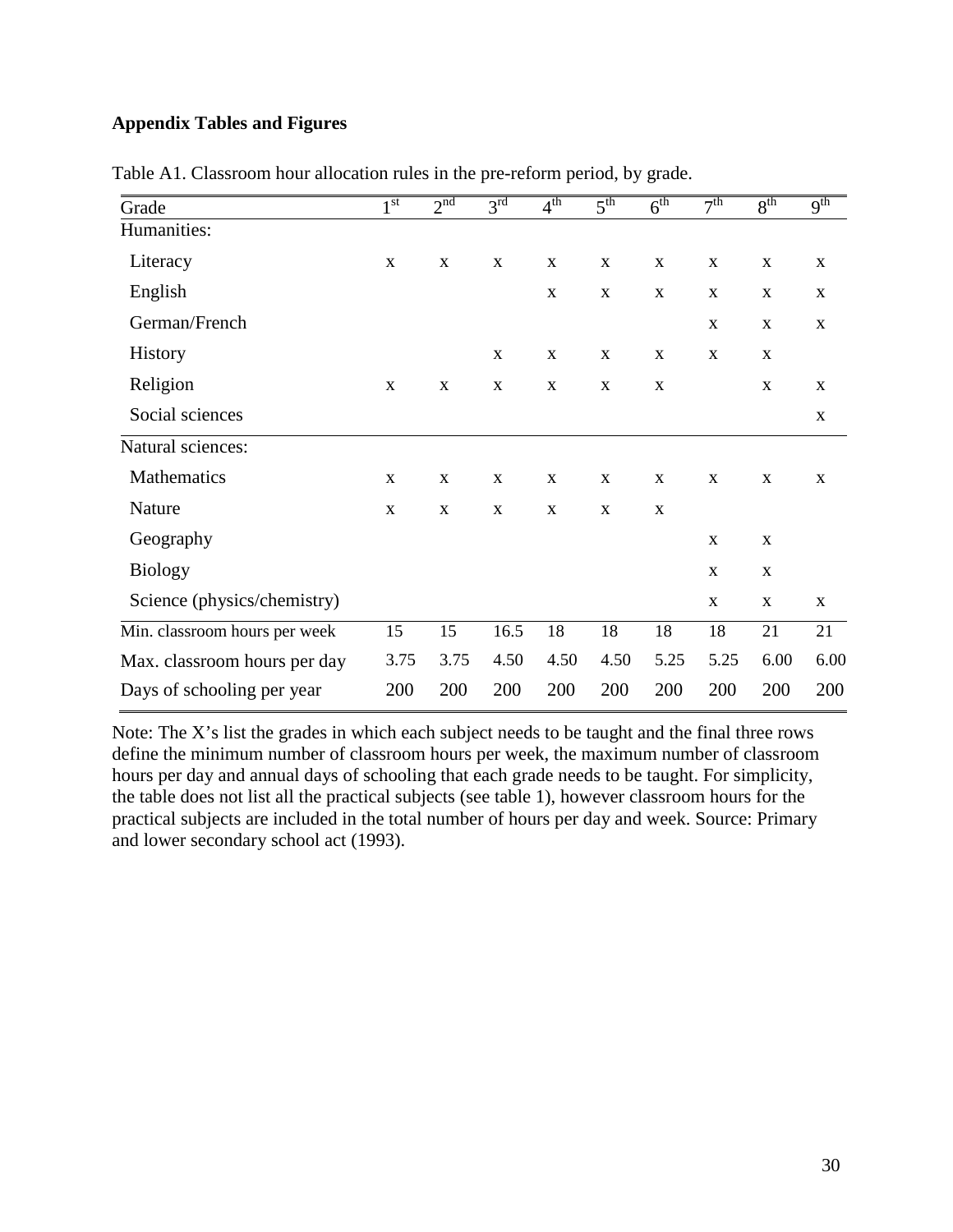| JULIUU.               |                 |                 |                 |                 |                 |              |          |                 |                 |
|-----------------------|-----------------|-----------------|-----------------|-----------------|-----------------|--------------|----------|-----------------|-----------------|
| Grade                 | 1 <sub>st</sub> | 2 <sup>nd</sup> | 3 <sup>rd</sup> | $4^{\text{th}}$ | $5^{\text{th}}$ | $6^{\rm th}$ | $7^{th}$ | $8^{\text{th}}$ | 9 <sup>th</sup> |
| The humanities:       |                 |                 |                 |                 |                 |              |          |                 |                 |
| Literacy              | 300             | 270             | 240             | 180             | 180             | 180          | 180      | 180             | 180             |
| English               |                 |                 | 60              | 60              | 90              | 90           | 90       | 90              | 90              |
| German/French         |                 |                 |                 |                 |                 |              | 90       | 120             | 120             |
| <b>History</b>        |                 |                 | 30              | 30              | 30              | 60           | 60       | 60              | 30              |
| Religion              | 60              | 30              | 30              | 30              | 30              | 60           |          | 30              | 30              |
| <b>Social Science</b> |                 |                 |                 |                 |                 |              |          | 60              | 60              |
| The natural sciences: |                 |                 |                 |                 |                 |              |          |                 |                 |
| <b>Mathematics</b>    | 150             | 150             | 150             | 120             | 120             | 120          | 120      | 120             | 120             |
| Nature                | 30              | 30              | 60              | 60              | 60              | 60           |          |                 |                 |
| Geography             |                 |                 |                 |                 |                 |              | 60       | 60              |                 |
| <b>Biology</b>        |                 |                 |                 |                 |                 |              | 60       | 60              | 30              |
| Physics and Chemistry |                 |                 |                 |                 |                 |              | 60       | 60              | 90              |

Table A2. DMEs suggested number of classroom hours in first through ninth grade, post-reform period.

Note: The table lists DMEs (Danish Ministry of Education) suggested number of classroom hours per grade. For simplicity, the table excludes the practical subjects. Source: Primary and lower secondary school act (2003).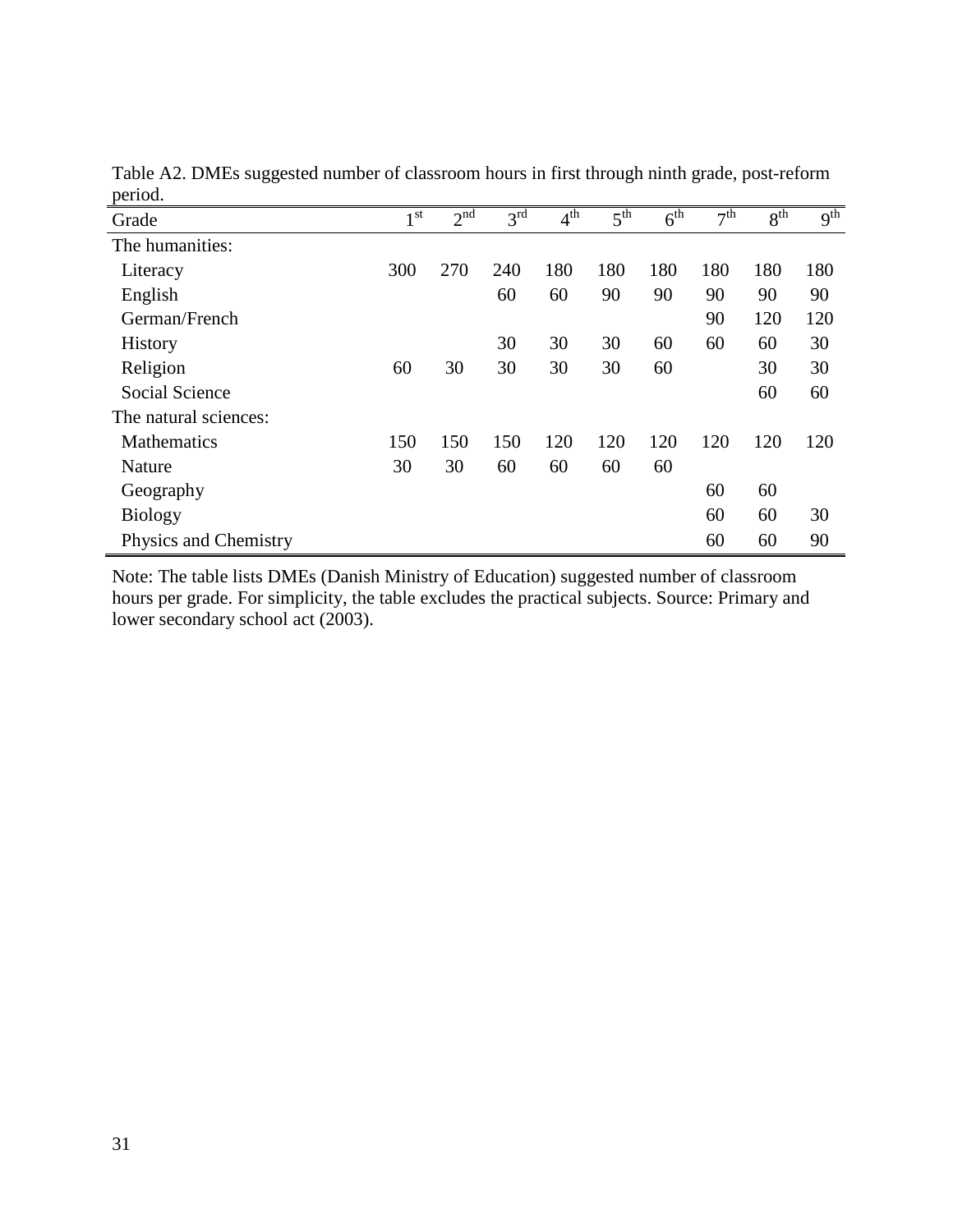|                        | Ninth grade class size |          | Expenditure per pupil |          |
|------------------------|------------------------|----------|-----------------------|----------|
| Literacy               | 0.007                  | 0.004    | $-0.405$              | $-0.193$ |
|                        | (0.012)                | (0.012)  | (0.313)               | (0.415)  |
| Number of observations |                        | 144,739  |                       |          |
| <b>Maths</b>           | $-0.011$               | $-0.010$ | 0.476                 | 0.168    |
|                        | (0.016)                | (0.014)  | (0.296)               | (0.519)  |
| Number of observations |                        | 144,618  |                       |          |
| Covariates included    | N <sub>0</sub>         | Yes      | No                    | Yes      |

Table A3. The effects of ninth grade classroom hours in literacy and maths on class size and expenditure per pupil.

Note: The table presents the effects of classroom hours in literacy and maths on class size in ninth grade and expenditure per pupil (standard errors in parentheses). Expenditure per pupil is defined at the municipality level. The covariates include proxies for school resources, peer quality, family background, and individual characteristics. Table A4 lists the full set of covariates.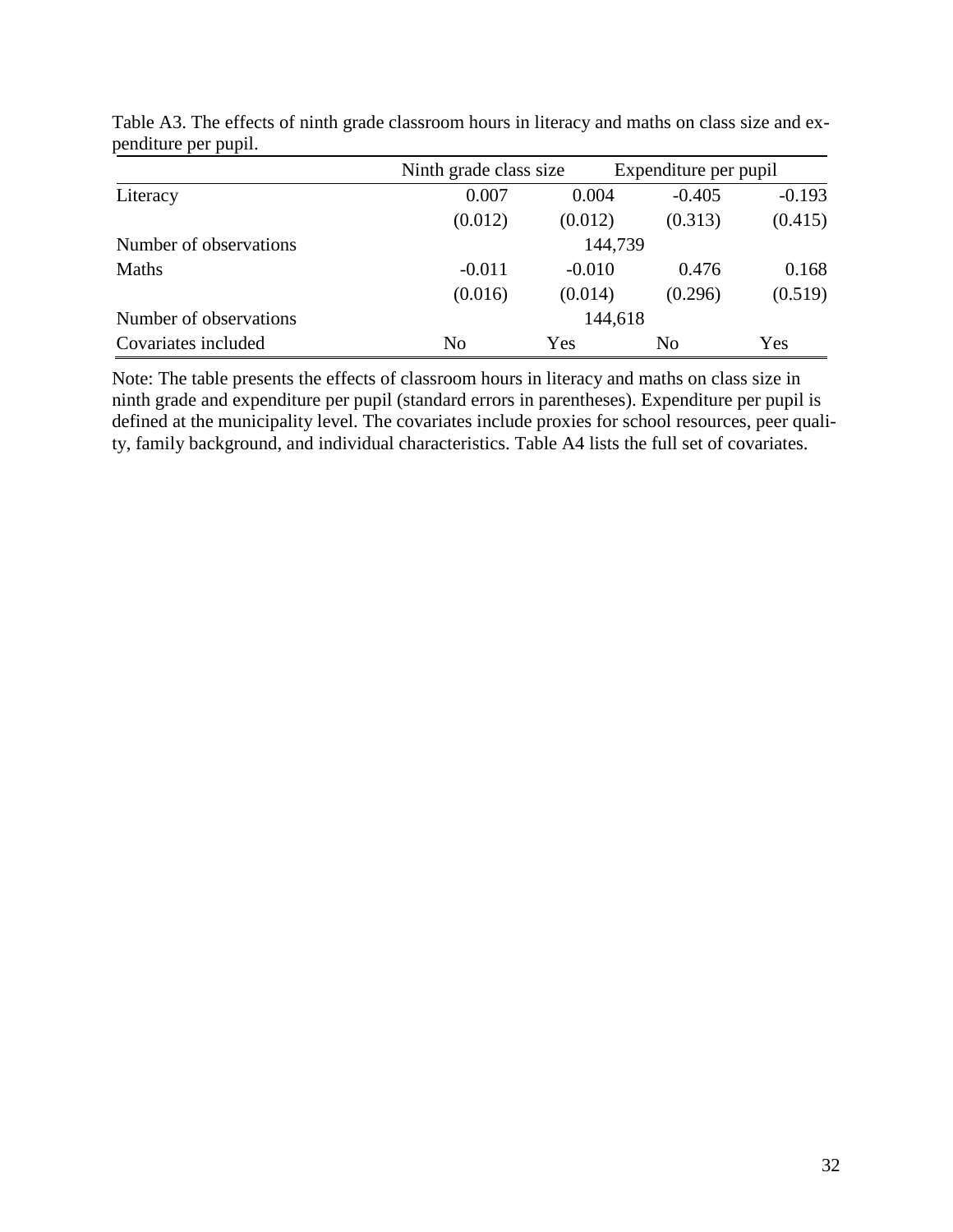|                              | Pre-reform | Post-reform |         | Post-pre difference |              |
|------------------------------|------------|-------------|---------|---------------------|--------------|
|                              | 2003       | 2004        | 2005    | 2006                |              |
| Student characteristics:     |            |             |         |                     |              |
| Male student                 | 0.507      | 0.504       | 0.502   | 0.505               | 0.003        |
|                              | (0.500)    | (0.500)     | (0.500) | (0.500)             | [0.003]      |
| Age at test taking           | 192.785    | 192.703     | 192.826 | 192.899             | $-0.029$     |
| (in months)                  | (5, 414)   | (4,709)     | (4,723) | (4,778)             | [0.031]      |
| Enrolled at the local school | 0.983      | 0.981       | 0.979   | 0.974               | $0.005***$   |
|                              | (0.130)    | (0.138)     | (0.143) | (0.158)             | [0.001]      |
| Family Background:           |            |             |         |                     |              |
| Parents are immigrants       | 0.069      | 0.071       | 0.076   | 0.077               | $-0.006***$  |
|                              | (0.253)    | (0.257)     | (0.265) | (0.267)             | [0.002]      |
| Maternal age at child birth: |            |             |         |                     |              |
| $1st$ quartile               | 0.250      | 0.239       | 0.228   | 0.22                | $0.021***$   |
|                              | (0.433)    | (0.426)     | (0.419) | (0.414)             | [0.003]      |
| $2nd$ quartile               | 0.323      | 0.321       | 0.326   | 0.326               | $-0.002$     |
|                              | (0.468)    | (0.467)     | (0.469) | (0.469)             | [0.003]      |
| $3rd$ quartile               | 0.203      | 0.208       | 0.207   | 0.214               | $-0.007**$   |
|                              | (0.402)    | (0.406)     | (0.405) | (0.409)             | [0.003]      |
| $4th$ quartile               | 0.224      | 0.232       | 0.239   | 0.240               | $-0.013***$  |
|                              | (0.417)    | (0.422)     | (0.426) | (0.427)             | [0.003]      |
| continued                    |            |             |         |                     |              |
| Marital status:              |            |             |         |                     |              |
| Parents married/cohabitant   | 0.680      | 0.672       | 0.666   | 0.656               | $0.016***$   |
|                              | (0.466)    | (0.469)     | (0.472) | (0.475)             | [0.003]      |
| Parent/stepparent            | 0.125      | 0.120       | 0.124   | 0.126               | 0.001        |
|                              | (0.330)    | (0.325)     | (0.330) | (0.332)             | [0.002]      |
| Single parent                | 0.180      | 0.194       | 0.196   | 0.203               | $-0.018***$  |
|                              | (0.384)    | (0.395)     | (0.397) | (0.402)             | [0.002]      |
| Not living with the parents  | 0.016      | 0.013       | 0.013   | 0.014               | 0.002        |
|                              | (0.124)    | (0.115)     | (0.115) | (0.119)             | [0.001]      |
| Maternal schooling:          |            |             |         |                     |              |
| No diploma                   | 0.295      | 0.279       | 0.266   | 0.252               | $0.030***$   |
|                              | (0.456)    | (0.448)     | (0.441) | (0.434)             | [0.003]      |
| High school diploma          | 0.405      | 0.414       | 0.424   | 0.441               | $-0.022$ *** |
|                              | (0.491)    | (0.493)     | (0.494) | (0.496)             | [0.003]      |

Table A4. Descriptive statistics for the covariates, means and standard deviations by year and the differences between the post- and the pre-reform periods.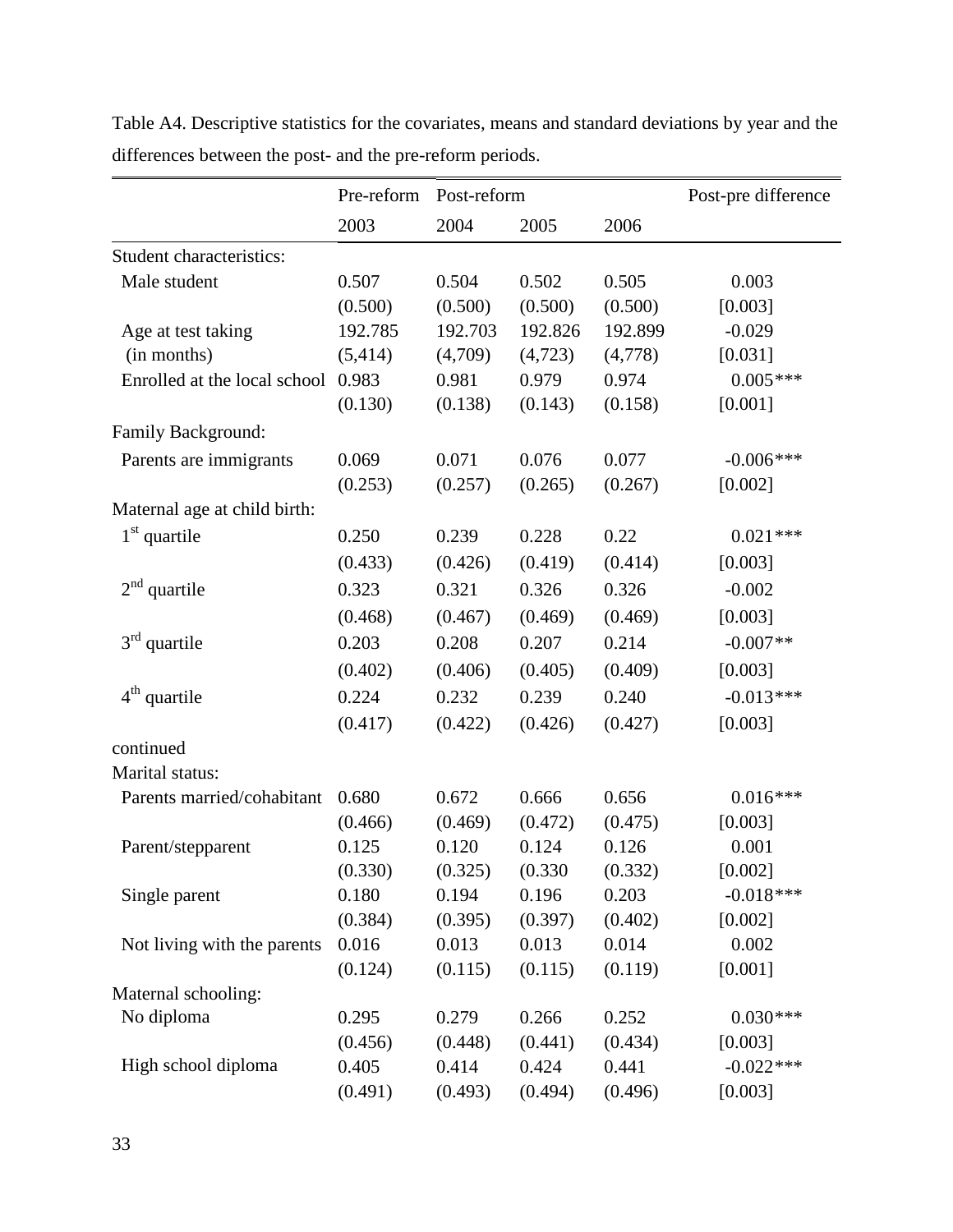| College or university<br>diploma | 0.302<br>(0.459) | 0.309<br>(0.462) | 0.312<br>(0.463) | 0.309<br>(0.462) | $-0.007$ ***<br>[0.003] |
|----------------------------------|------------------|------------------|------------------|------------------|-------------------------|
| Paternal schooling:              |                  |                  |                  |                  |                         |
| No diploma                       | 0.298            | 0.291            | 0.289            | 0.287            | $0.009**$               |
|                                  | (0.457)          | (0.454)          | (0.453)          | (0.453)          | [0.003]                 |
| High school diploma              | 0.464            | 0.460            | 0.458            | 0.463            | 0.003                   |
|                                  | (0.499)          | (0.498)          | (0.498)          | (0.499)          | [0.003]                 |
| continued                        |                  |                  |                  |                  |                         |
| College or university            | 0.238            | 0.248            | 0.253            | 0.249            | $-0.011$ ***            |
| diploma                          | (0.426)          | (0.432)          | (0.435)          | (0.433)          | [0.003]                 |
| Mother, outside the labour       | 0.190            | 0.195            | 0.198            | 0.195            | $-0.007**$              |
| market                           | (0.392)          | (0.396)          | (0.399)          | (0.396)          | (0.002)                 |
| Father, outside the labour       | 0.330            | 0.344            | 0.350            | 0.349            | $-0.017***$             |
| market                           | (0.470)          | (0.475)          | (0.477)          | (0.477)          | [0.003]                 |
| <b>School Resources:</b>         |                  |                  |                  |                  |                         |
| Expenditure per pupil            | 668.557          | 669.200          | 708.881          | 715.181          | $-29,881***$            |
| (in 1000 DKK)                    | (897.35)         | (908.51)         | (1104.70)        | (958.59)         | [6.039]                 |
| Class size                       | 19.130           | 19.261           | 19.780           | 19.401           | $-0.384***$             |
|                                  | (3.547)          | (3.500)          | (4.276)          | (3.156)          | [0.023]                 |
| School size                      | 509.415          | 523.157          | 534.530          | 536.820          | $-22,287***$            |
|                                  | (149.09)         | (152.66)         | (159.06)         | (161, 19)        | [0.965]                 |
| Peer characteristics:            |                  |                  |                  |                  |                         |
| % boys                           | 0.509            | 0.506            | 0.504            | 0.507            | $0.003$ ***             |
|                                  | (0.092)          | (0.090)          | (0.084)          | (0.087)          | [0.001]                 |
| % peers aged $<$ 15.75           | 0.260            | 0.258            | 0.328            | 0.330            | $-0.048$ ***            |
|                                  | (0.438)          | (0.438)          | (0.470)          | (0.470)          | [0.003]                 |
| % peers aged 15-75-16            | 0.251            | 0.244            | 0.250            | 0.244            | $0.005**$               |
|                                  | (0.434)          | (0.429)          | (0.433)          | (0.430)          | [0.003]                 |
| continued                        |                  |                  |                  |                  |                         |
| % peers aged 16.1-16.25          | 0.245            | 0.250            | 0.232            | 0.230            | $0.009***$              |
|                                  | (0.430)          | (0.433)          | (0.422)          | (0.421)          | [0.003]                 |
| % peers aged $>16.25$            | 0.244            | 0.248            | 0.190            | 0.195            | $0.033***$              |
|                                  | (0.429)          | (0.432)          | (0.393)          | (0.397)          | [0.003]                 |
| % parents are immigrants         | 0.07             | 0.071            | 0.076            | 0.078            | $-0.007$ ***            |
|                                  | (0.113)          | (0.109)          | (0.115)          | (0.120)          | [0.001]                 |
| % mothers no diploma             | 0.296            | 0.280            | 0.267            | 0.252            | $0.028***$              |
|                                  | (0.127)          | (0.123)          | (0.122)          | (0.117)          | [0.001]                 |
| % mothers, high school           | 0.403            | 0.411            | 0.422            | 0.439            | $-0.020$ ***            |
| diploma                          | (0.106)          | (0.105)          | (0.105)          | (0.107)          | [0.001]                 |
| % mothers, college or            | 0.302            | 0.309            | 0.310            | 0.309            | $-0.008$ ***            |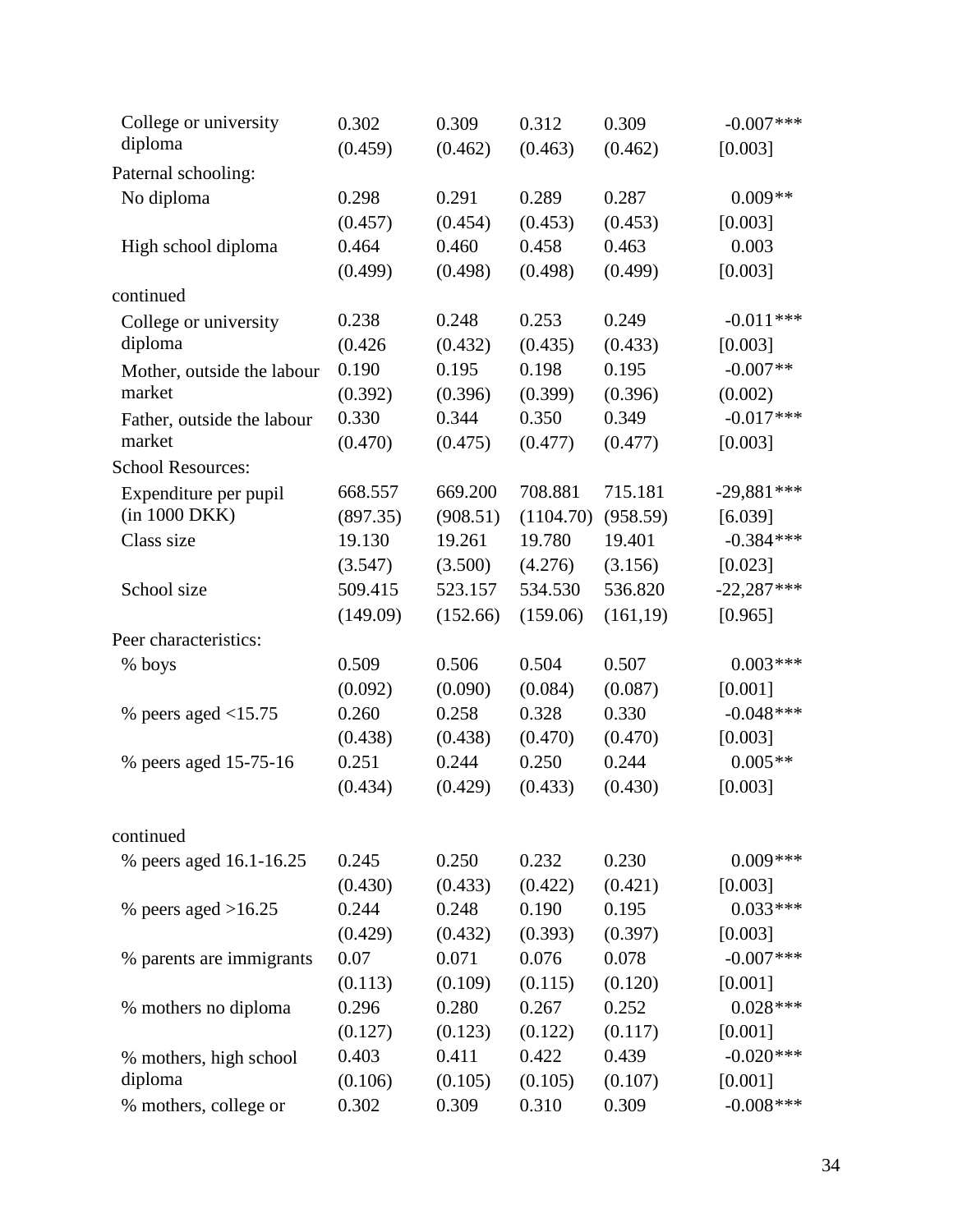| university degree      | (0.145) | (0.148) | (0.145) | (0.143) | [0.001]      |
|------------------------|---------|---------|---------|---------|--------------|
| % fathers, no          | 0.299   | 0.287   | 0.284   | 0.285   | $0.007$ ***  |
| diploma                | (0.118) | (0.114) | (0.117) | (0.111) | [0.001]      |
| % fathers, high        | 0.463   | 0.459   | 0.458   | 0.462   | $0.003***$   |
| school diploma         | (0.109) | (0.113) | (0.112) | (0.112) | [0.001]      |
| % fathers, college or  | 0.238   | 0.248   | 0.252   | 0.250   | $-0.012***$  |
| university diploma     | (0.135) | (0.139) | (0.143) | (0.139) | [0.001]      |
| % single parents       | 0.177   | 0.191   | 0.195   | p0.201  | $-0.018***$  |
|                        | (0.084) | (0.090) | (0.088) | (0.090) | [0.006]      |
| continued              |         |         |         |         |              |
| % mothers outside      | 0.191   | 0.196   | 0.2     | 0.196   | $-0.007$ *** |
| the labour market      | (0.112) | (0.112) | (0.112) | (0.110) | [0.001]      |
| % fathers outside the  | 0.331   | 0.345   | 0.350   | 0.350   | $-0.079***$  |
| labour market          | (0.122) | (0.124) | (0.121) | (0.122) | [0.001]      |
| Number of observations | 33,939  | 35,233  | 37,283  | 38,284  | 144,739      |

Note: \*\*\*: significant at the 1% level. \*\*: significant at the 5% level. \*: significant at the 10% level. Column one through four list mean and standard deviation (in parenthesis) for each covariate and classroom hours per year, whereas column five lists the unconditional difference in means between the pre- (2003) and post-reform (2004-2006) periods performed by a t-test.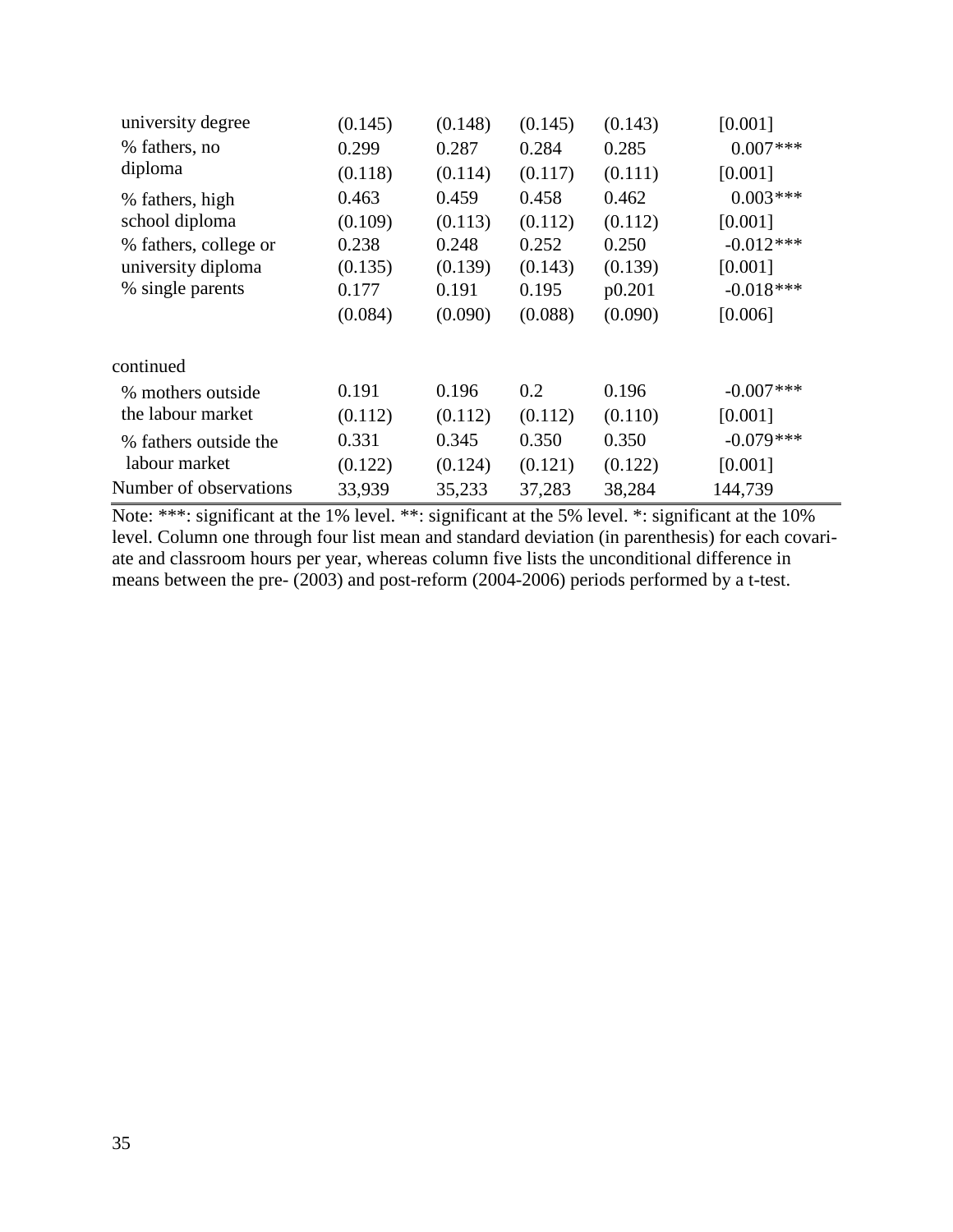|                                          | Writing score | Maths score   |
|------------------------------------------|---------------|---------------|
| Classroom hours*time                     | 0.0011        | $0.0021$ ***  |
|                                          | (0.0009)      | (0.0007)      |
| Classroom hours                          | $-0.0001$     | $-0.0003$     |
|                                          | (0.0004)      | (0.0004)      |
| 2004                                     | $-0.2158$     | $-0.3196***$  |
|                                          | (0.1570)      | (0.0919)      |
| 2005                                     | $-0.2201$     | $-0.3289***$  |
|                                          | (0.1576)      | (0.0920)      |
| 2006                                     | $-0.2146$     | $-0.3329***$  |
|                                          | (0.1585)      | (0.0905)      |
| Pupil characteristics:                   |               |               |
| Male student                             | $-0.4708$ *** | $0.1617***$   |
|                                          | (0.0078)      | (0.0064)      |
| Age at test taking                       | $-0.028$ ***  | $-0.0212***$  |
| (in months)                              | (0.0017)      | (0.0017)      |
| Enrolled at the local school             | $0.0526**$    | $0.0952***$   |
|                                          | (0.0212)      | (0.0212)      |
| Family background:                       |               |               |
| Parents are immigrants                   | $-0.3750$ *** | $-0.3412***$  |
|                                          | (0.0151)      | (0.0173)      |
| Maternal age at child birth:             |               |               |
| $1st$ quartile                           | $-0.1353***$  | $-0.1182***$  |
|                                          | (0.0070)      | (0.0085)      |
| $2nd$ quartile                           | $-0.0435***$  | $-0.0201$ *** |
|                                          | (0.0091)      |               |
|                                          |               | (0.0069)      |
| Baseline 3 <sup>rd</sup> quartile        |               |               |
|                                          | $0.0194**$    | $-0.012*$     |
| $4th$ quartile                           | (0.0075)      | (0.0068)      |
| Marital status:                          |               |               |
| Baseline: parents are married/cohabitant |               |               |
| Parent and stepparent                    | $-0.0106$     | $-0.0532***$  |
|                                          | (0.0103)      | (0.0106)      |
| Single parent                            | 0.0034        | $-0.0574$ *** |
|                                          | (0.0090)      | (0.0085)      |
| Child not living with their parents      | $-0.0654***$  | $-0.1657***$  |
|                                          | (0.0221)      | (0.0278)      |
| Maternal schooling:                      |               |               |

Table A5: The effects of ninth grade classroom hours on student average performance in writing and maths, full model specification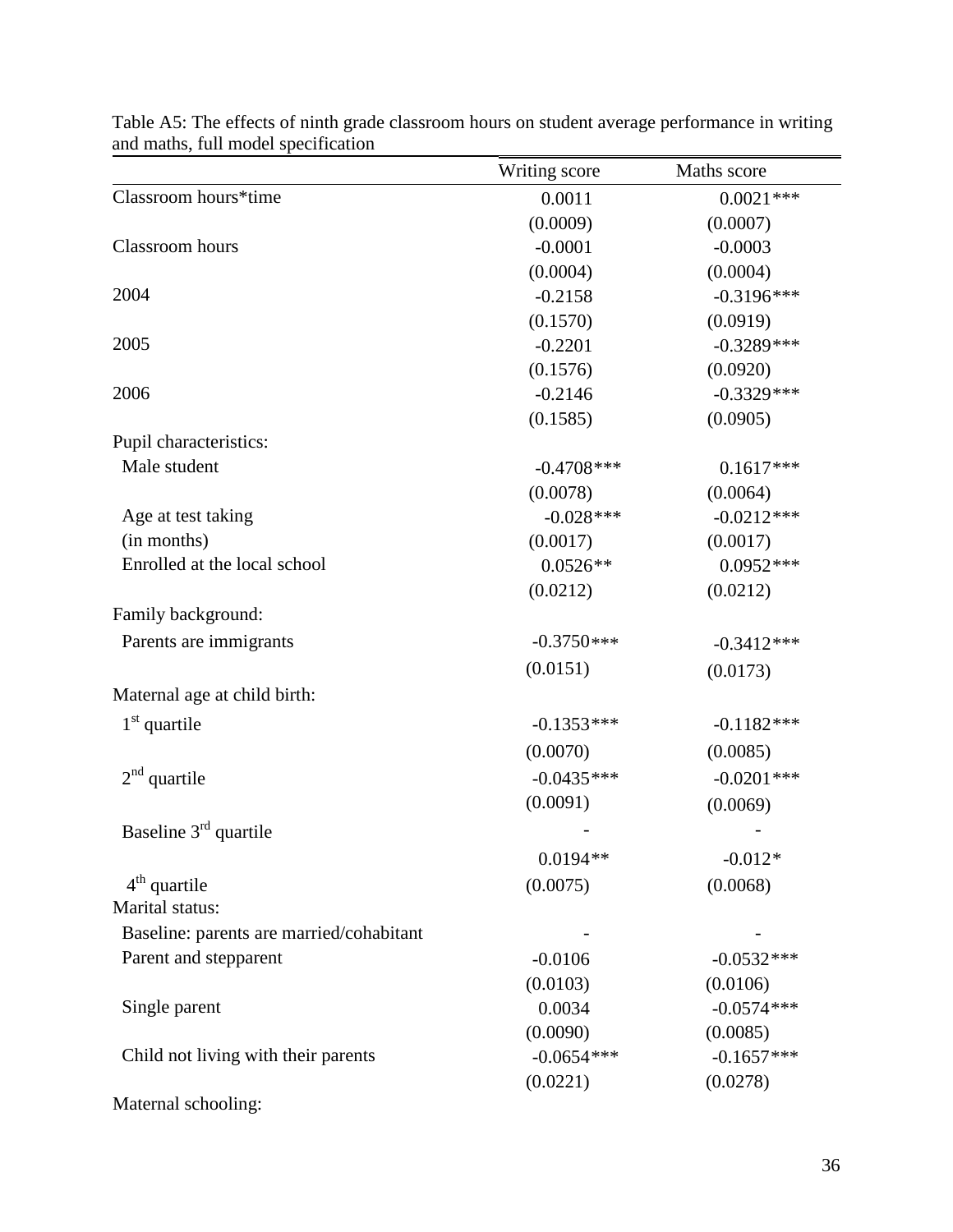| Less than a high school diploma            | $-0.1732$ *** | $-0.1983$ *** |
|--------------------------------------------|---------------|---------------|
|                                            | (0.0062)      | (0.0073)      |
| Baseline: high school diploma              |               |               |
| College or university diploma              | $0.2431***$   | $0.2288***$   |
|                                            | (0.0074)      | (0.0068)      |
| Paternal schooling:                        |               |               |
| Less than a high school diploma            | $-0.1166$ *** | $-0.1406$ *** |
|                                            | (0.0063)      | (0.0067)      |
| Baseline: high school diploma              |               |               |
| College or university diploma              | $0.2501$ ***  | $0.2597***$   |
|                                            | (0.0072)      | (0.0079)      |
| Mother, not employed                       | $-0.1276***$  | $-0.1335***$  |
|                                            | (0.0072)      | (0.0074)      |
| Father, not employed                       | $-0.0744$ *** | $-0.0929***$  |
|                                            | (0.0089)      | (0.0090)      |
| School resources:                          |               |               |
| Expenditure per student                    | $0.0000*$     | 0.0000        |
|                                            | (0.0000)      | (0.0000)      |
| Class size                                 | 0.0014        | 0.0010        |
|                                            | (0.0013)      | (0.0013)      |
| School size                                | $-0.0001$     | $-0.0004**$   |
|                                            | (0.0002)      | (0.0002)      |
| Peer characteristics:                      |               |               |
| % male peers                               | 0.072         | $-0.1284$ *** |
|                                            | (0.0672)      | (0.0437)      |
| % peers aged $<$ 15.75                     | $-0.1899$ *** | $-0.1149***$  |
|                                            | (0.0131)      | (0.0121)      |
| % peers aged 15.75-16                      | $-0.0986***$  | $-0.067***$   |
|                                            | (0.0082)      | (0.0078)      |
| Baseline: % peers aged 16-16.25            |               |               |
| % peers aged $> 16.25$                     | $-0.0304$ *** | $-0.0558$ *** |
|                                            | (0.0107)      | (0.0107)      |
| % parents are immigrants                   | 0.0174        | $-0.1981*$    |
|                                            | (0.1394)      | (0.1092)      |
| Baseline: % mothers, < high school diploma |               |               |
| % mothers, high school diploma             | 0.0329        | 0.0332        |
|                                            | (0.0681)      | (0.0655)      |
| % mothers, college or university degree    | $0.158*$      | 0.1024        |
|                                            | (0.0838)      | (0.0708)      |
| Baseline: % fathers, < high school diploma |               |               |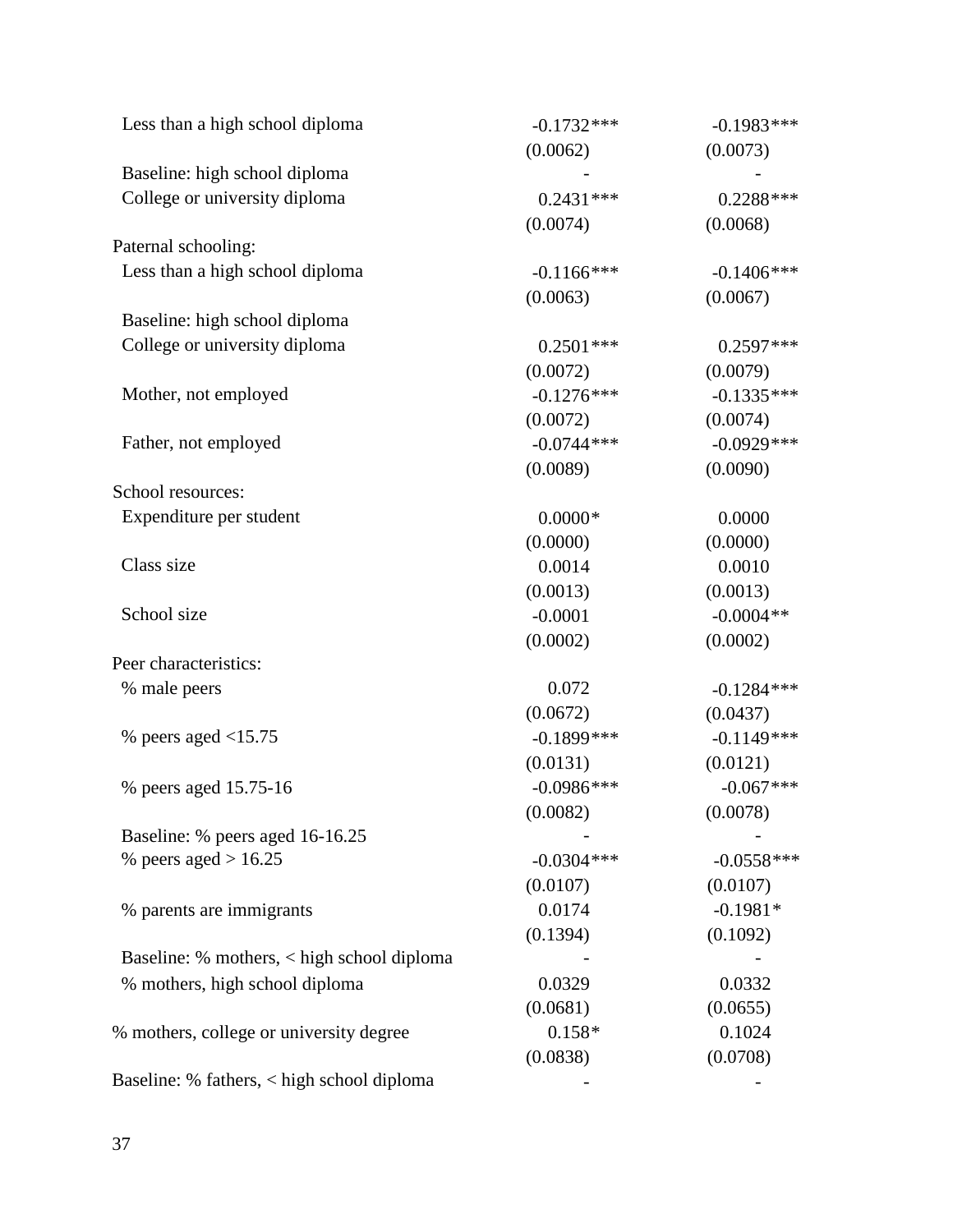| % fathers, high school diploma        | $-0.0061$ | 0.0552     |
|---------------------------------------|-----------|------------|
|                                       | (0.0582)  | (0.0589)   |
| % fathers: college/university diploma | 0.0256    | $0.1645**$ |
|                                       | (0.0768)  | (0.0722)   |
| % mothers, not working                | $-0.0295$ | 0.032      |
|                                       | (0.0653)  | (0.0782)   |
| % fathers, not working                | $-0.0508$ | $-0.0821$  |
|                                       | (0.0808)  | (0.0687)   |
| % single parents                      | 0.0802    | $-0.0221$  |
|                                       | (0.0850)  | (0.0811)   |
| Constant                              | 5.6487*** | 4.3307***  |
|                                       | (0.3405)  | (0.3523)   |
| Number of observations                | 144,739   | 144,618    |

Note: Standard errors in parentheses. \*\*\*: significant at the 1% level. \*\*: significant at the 5% level.\*: significant at the 10% level.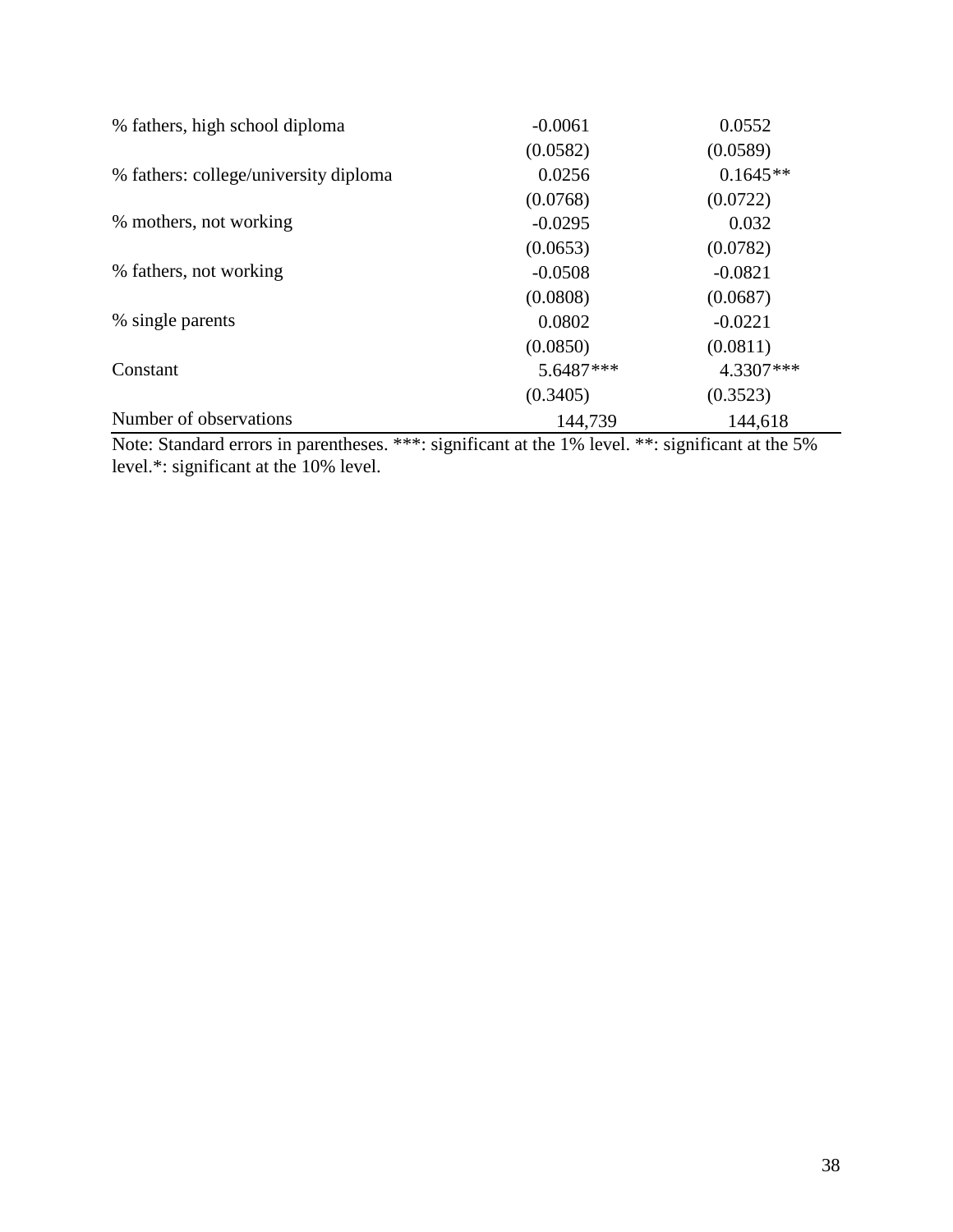|                                      | Average score | Low test score | High test score |  |  |
|--------------------------------------|---------------|----------------|-----------------|--|--|
| Writing test:                        |               |                |                 |  |  |
| <b>Baseline</b>                      | 0.0011        | $-0.0004$      | 0.0006          |  |  |
|                                      | (0.0010)      | (0.0004)       | (0.0004)        |  |  |
| Number of observations               | 121,508       |                |                 |  |  |
| Seventh-ninth grades classroom hours | $-0.0008$     | 0.0004         | 0.0001          |  |  |
|                                      | (0.0007)      | (0.0003)       | (0.0003)        |  |  |
| Number of observations               | 59,514        |                |                 |  |  |
| Maths test:                          |               |                |                 |  |  |
| <b>Baseline</b>                      | $0.0032**$    | $-0.0015**$    | $0.0013**$      |  |  |
|                                      | (0.0013)      | (0.0006)       | (0.0005)        |  |  |
| Number of observations               |               | 102,679        |                 |  |  |
| Seventh-ninth grades classroom hours | $0.0026***$   | $-0.0013***$   | $0.001***$      |  |  |
|                                      | (0.0007)      | (0.0003)       | (0.0003)        |  |  |
| Number of observations               |               | 51,614         |                 |  |  |
| Covariates included                  | yes           | yes            | yes             |  |  |

Table A6. The effects of seventh through ninth grades classroom hours on ninth grade student performance in writing and maths.

Note: For each test the table report three outcomes. Column 1: The mean performance, column 2: The probability of a below mean performance (low test score) and column 3: The probability of an above mean performance (high test score). The table uses a balanced sample of institutions using valid information from 2002-2006. As information about classroom hours is less good in 2002, the sample is reduced by 13%. Therefore, the table presents both baseline estimations equivalent to Table 3 (including covariates) and the outcome of interest (the accumulative ef fect).Standard errors in parentheses. The covariates include proxies for school resources, peer quality, family background, and individual characteristics. Table A4 lists the full set of covariates. \*\*\*: significant at the 1% level. \*\*: significant at the 5% level. \*: significant at the 10% level.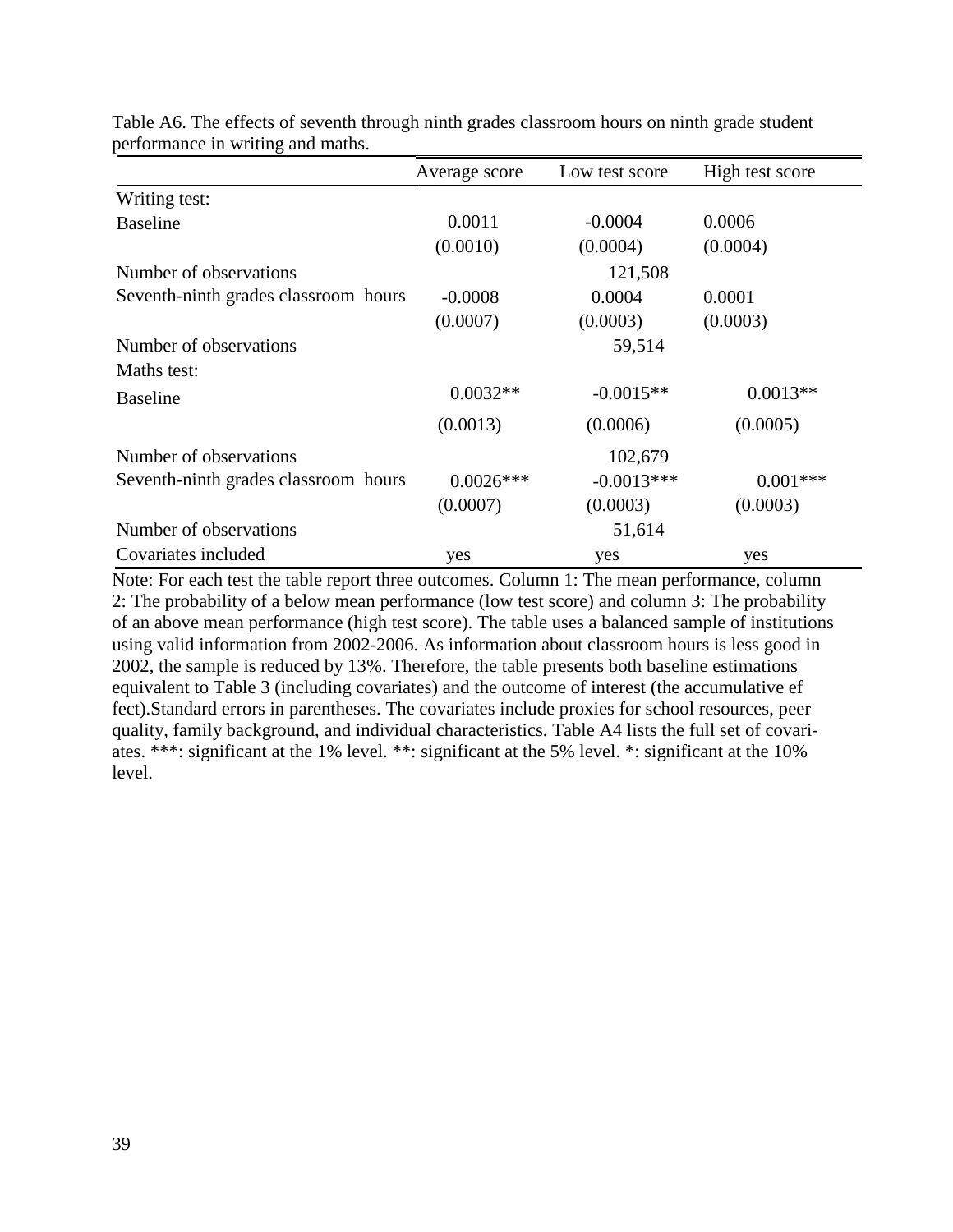|                           | Average score |            | Low test score |               | High test score |              |
|---------------------------|---------------|------------|----------------|---------------|-----------------|--------------|
| Writing test              |               |            |                |               |                 |              |
| <b>Baseline</b>           | 0.0011        | 0.0009     | $-0.0004$      | $-0.0003$     | 0.0005          | 0.0004       |
|                           | (0.0009)      | (0.0010)   | (0.0004)       | (0.0004)      | (0.0004)        | (0.0004)     |
|                           |               |            |                |               |                 | 117,612      |
| <b>Falsification test</b> | 0.0011        | 0.0010     | $-0.0007*$     | $-0.0006*$    | 0.0000          | 0.0000       |
|                           | (0.0008)      | (0.0007)   | (0.0004)       | (0.0004)      | (0.0003)        | (0.0003)     |
| Number of observations    |               |            |                |               |                 | 52,880       |
| Covariates included       | no            | yes        | no             | yes           | no              | yes          |
| Maths test                |               |            |                |               |                 |              |
| <b>Baseline</b>           | $0.0027$ ***  | $0.0024**$ | $-0.0012$ ***  | $-0.0011$ *** | $0.0010$ ***    | $0.0009$ *** |
|                           | (0.0008)      | (0.0007)   | (0.0004)       | (0.0004)      | (0.0003)        | (0.0003)     |
| Number of observations    |               | 125,625    |                |               |                 |              |
| <b>Falsification test</b> | $-0.0015*$    | $-0.0013$  | $0.0008**$     | $0.0007**$    | $-0.0005$       | $-0.0004$    |
|                           | (0.0008)      | (0.0008)   | (0.0004)       | (0.0004)      | (0.0004)        | (0.0003)     |
| Number of observations    | 55,738        |            |                |               |                 |              |
| Covariates included       | no            | yes        | no             | yes           | no              | yes          |

Table A7. The effects of ninth grade classroom hours in literacy and maths on ninth grade student performance in writing and maths respectively. Pre-reform years only.

Note: The table lists the falsification test where I only use pre-reform year on the three outcomes: The mean performance, the probability of obtaining a below mean performance (low test score) and the probability of obtaining an above mean performance (high test score). Parenthesis list standard errors and brackets list the number of observations. As not all schools reported classroom hours in 2002, the table uses a reduced sample of schools reporting classroom hours in 2002 and 2003. Thus the table also presents baseline estimations equivalent to Table 3 using this reduced sample of schools. The covariates include proxies for school resources, peer quality, family background, and individual characteristics. Table A4 lists the full set of covariates. \*\*\*: significant at the 1% level. \*\*: significant at the 5% level. \*: significant at the 10% level.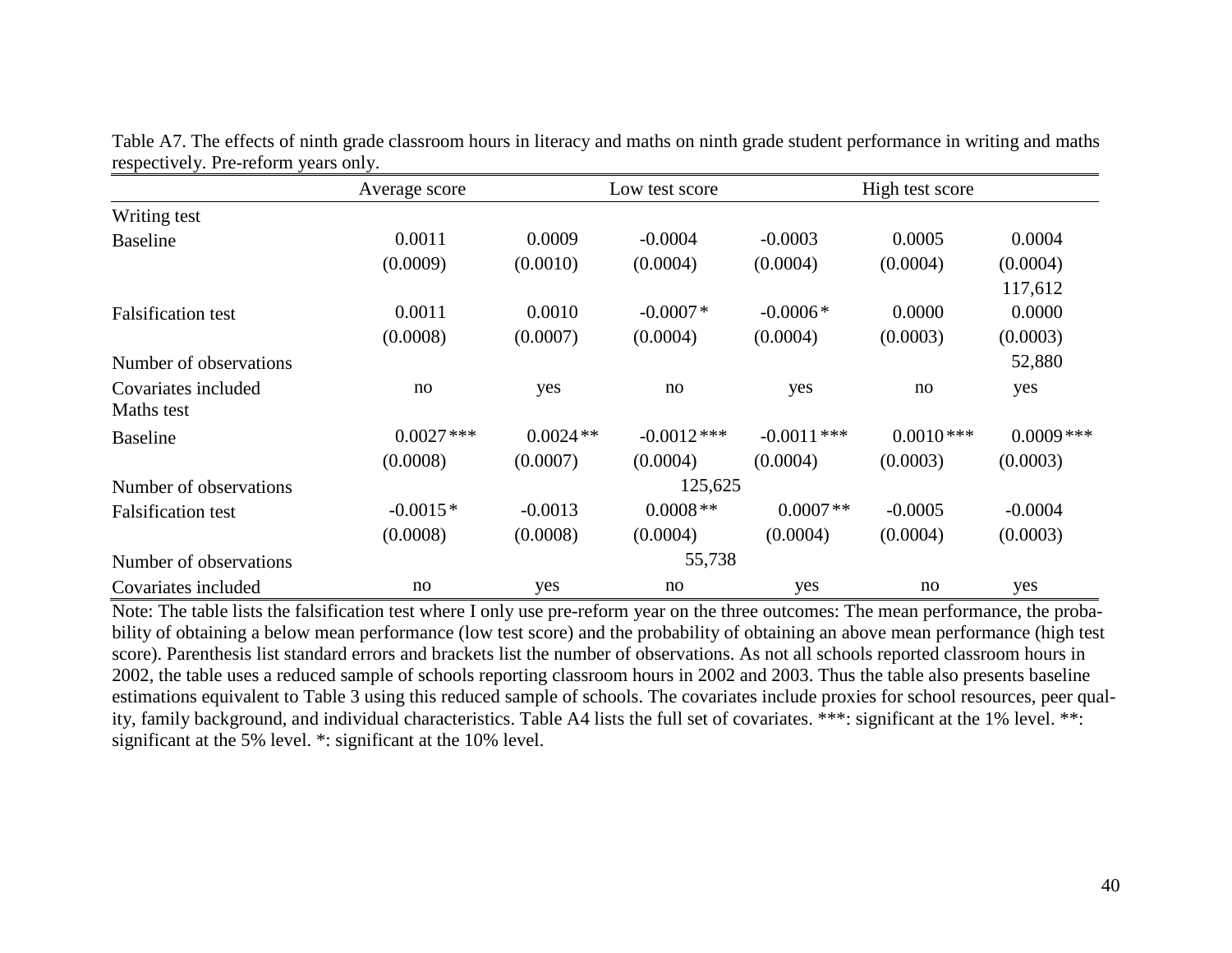|                                                                     | Average score | Low test score | High test score |  |  |  |  |
|---------------------------------------------------------------------|---------------|----------------|-----------------|--|--|--|--|
| Decreased number of classroom hours from pre- to post-reform period |               |                |                 |  |  |  |  |
| Writing test                                                        | 0.0006        | 0.0001         | 0.0004          |  |  |  |  |
|                                                                     | (0.0011)      | (0.0005)       | (0.0005)        |  |  |  |  |
| Number of observations                                              |               | 100,275        |                 |  |  |  |  |
| Maths                                                               | $0.0036***$   | $-0.0015**$    | $0.0013**$      |  |  |  |  |
|                                                                     | (0.0012)      | (0.0006)       | (0.0006)        |  |  |  |  |
| Number of observations                                              |               | 71,200         |                 |  |  |  |  |
| Covariates included                                                 | yes           | yes            | yes             |  |  |  |  |
| Increased number of classroom hours from pre- to post-reform period |               |                |                 |  |  |  |  |
| Writing test                                                        | $0.0025**$    | $-0.0014***$   | 0.0007          |  |  |  |  |
|                                                                     | (0.0012)      | (0.0005)       | (0.0005)        |  |  |  |  |
|                                                                     |               | 54,371         |                 |  |  |  |  |
| Maths                                                               | $0.0025**$    | $-0.0014**$    | $0.0010**$      |  |  |  |  |
|                                                                     | (0.0011)      | (0.0005)       | (0.0005)        |  |  |  |  |
| Number of observations                                              |               | 89,348         |                 |  |  |  |  |
| Covariates included                                                 | yes           | yes            | yes             |  |  |  |  |

Table A8. The effects of ninth grade classroom hours in literacy and maths on ninth grade student performance in writing and maths, respectively. By decreased and increased classroom hours changes.

Note: Parenthesis list standard errors. The table list the effects of classroom hour changes by samples of municipalities with increased or decreased hour changes from the pre-reform year (2003) to the first post-reform year (2004). A dummy defines the increased or decreased classroom hours. For both subsamples the value 'zero' includes municipalities with no changes in classroom hours from 2003 to 2004. The covariates include proxies for school resources, peer quality, family background, and individual characteristics. \*\*\*: significant at the 1% level. \*\*: significant at the 5% level. \*: significant at the 10% level.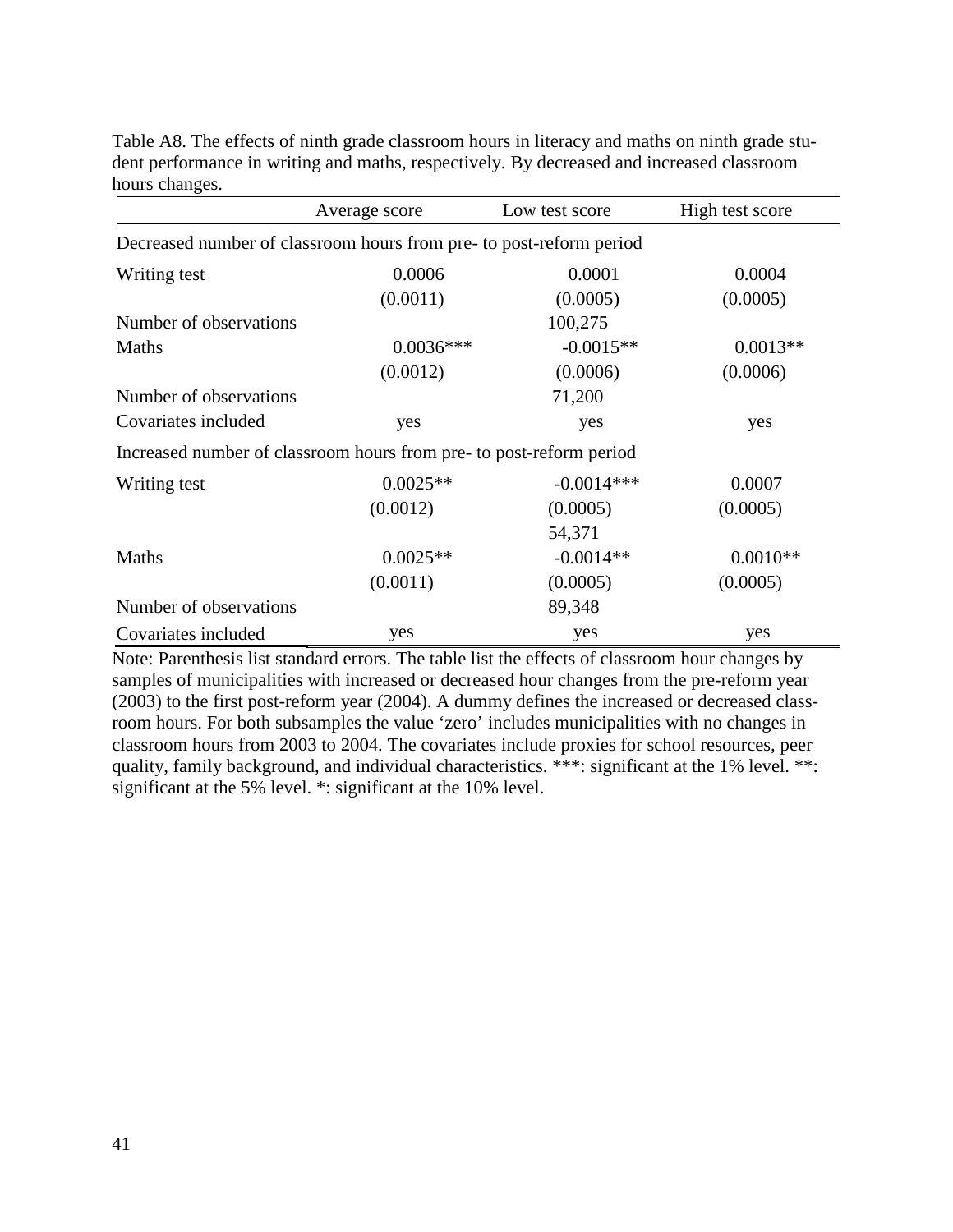

Figure A1. Descriptive statistics, annual classroom hours by subject and grade.

Note: For maths and literacy and for eight and seventh grade separately, the figure shows the number of classroom hours (vertical axis) per year (horizontal axis). The thick solid lines define the average number of classroom hours per year, whereas the dashed lines define one standard deviation above and below the means, respectively. The vertical lines in 2004 define the first post-reform year.